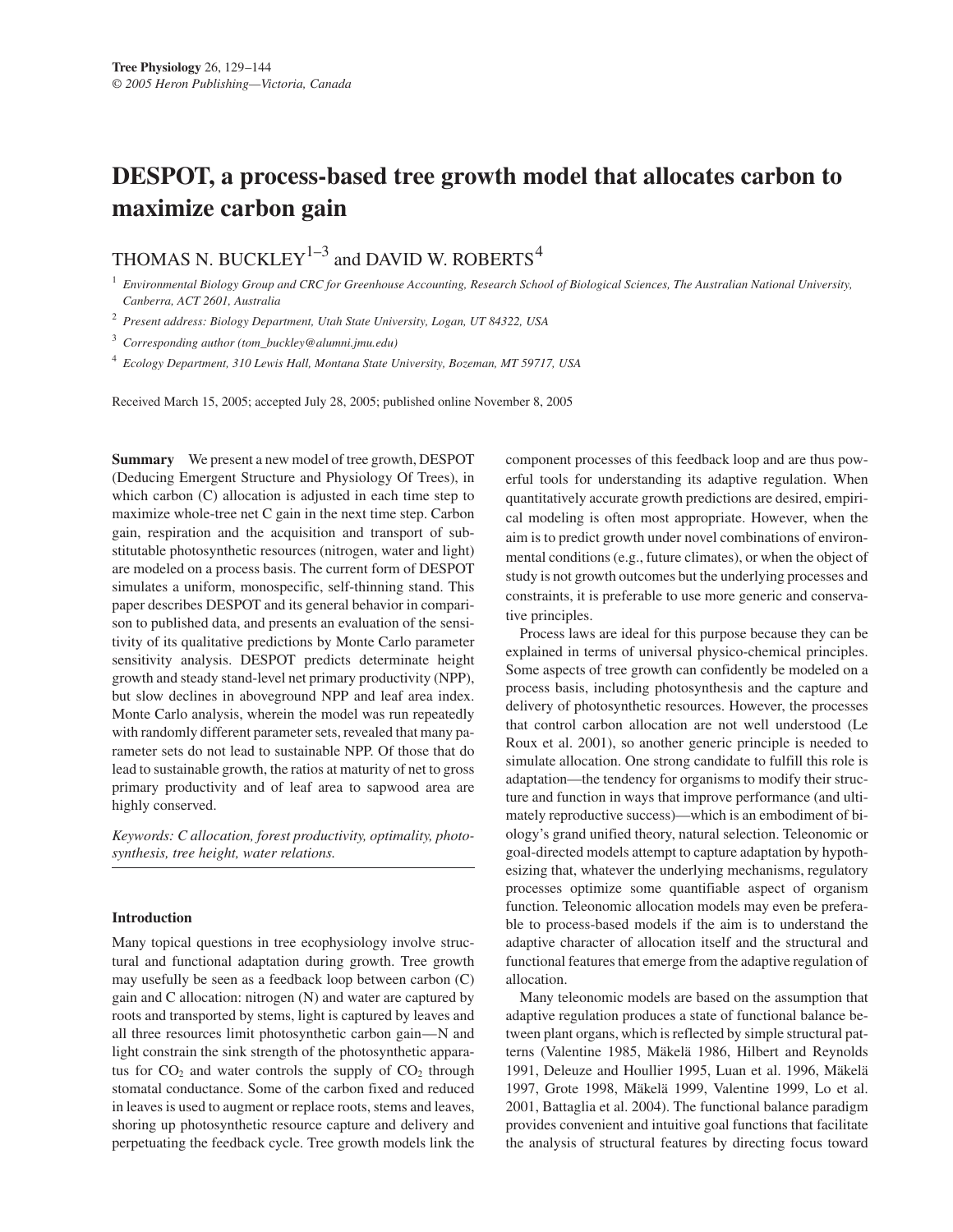costs and benefits that are manifestly relevant to the feature of interest. For example, the ratio of leaf area to sapwood area is often evaluated in terms of hydraulic constraints, with the relevant functional balance being the maintenance of stomatal conductance and leaf water status (Shinozaki et al. 1964*a*, Whitehead et al. 1984, Valentine 1985, Mäkelä 1986, Magnani et al. 2000). This approach offers clarity and simplicity. It also has the advantage of creating analytical constraints—generic mathematical relationships that summarize, in a highly accessible form, what is known about conserved features of structural adaptation. Mathematical simplicity is a prerequisite for the incorporation of such powerful knowledge into predictive models, so its importance cannot be overstated.

However, the functional balance approach has some limitations and drawbacks. An analysis that focuses only on the processes that seem relevant may exclude other processes that significantly impact the costs and benefits of the feature in question if those impacts are sufficiently subtle or indirect to elude intuition. For example, C gain can be largely decoupled from the dynamics of any single resource because photosynthesis is limited by several substitutable resources (Mooney et al. 1978, Field et al. 1983, Reich et al. 1989, Cordell et al. 1999, Miller et al. 2001). This means that all functional C pools are economically interwoven: a change in allocation to one pool affects every other, and not only by mass balance, but also by changing the costs and benefits associated with allocation to those other pools. Replacing C gain by the more restrictive proxy goal of some particular functional balance precludes the full gamut of resource substitution, thus eliminating an important class of adaptive tactics that real trees may possess. As a result, patterns predicted on the basis of functional balance may not adequately reflect the constraints and opportunities experienced by a growing tree.

For these reasons, we believe there is merit in creating a model that accounts for the complex economic interdependencies among different C pools and photosynthetic resources by unifying all C allocation decisions under a single goal, and by using numerical optimization to identify growth trajectories that achieve that goal. This reduces the need to assume that certain tradeoffs are irrelevant to the feature of interest. Because it allows most structural features to emerge on their own, it also reduces the need for ad hoc allometric constraints on tree structure. Unlike functional balance, however, this approach is computationally highly intensive, so it is unlikely to yield mathematically simple predictions and it is unsuitable for use in large-scale predictive modeling. Its role, instead, is to clarify and improve the theoretical basis of simpler goal-directed approaches, which may then more confidently inform predictive modeling.

This paper presents a model of individual tree growth, DES-POT (Deducing Emergent Structure and Physiology Of Trees), that treats structural adaptation during growth as an optimization process in which the central currency is reduced C, the control parameters are C allocation fractions, the goal is to maximize growth (or, equivalently, net structural C gain or single-tree net primary production) and the underlying cost-benefit structure is implicit in a suite of process models for photosynthesis and for the acquisition and transport of substitutable photosynthetic resources (N, light and transpirable water). Constraints on structural geometry due to windthrow risk are treated with a mechanical and probabilistic approach. In this paper, we describe the general behavior of DESPOT, compare it with published data and evaluate the extent to which the model's predictions are qualitatively robust by Monte Carlo parameter sensitivity analysis. The model itself is described in the Appendix. An accompanying paper (Buckley and Roberts 2006) discusses the model's predictions for hydraulic compensation during height (*H*) growth.

# **Overview of model assumptions**

For ease of reference, the model's structure and core assumptions are summarized below. The reader is directed to the Appendix for more details.

### *Carbon allocation*

In each time step, the total C increment available for structural growth is allocated to leaves, fine roots and radial, aboveground axial (height) and belowground axial (depth) sapwood production. A numerical algorithm finds the allocation fractions that maximize the C increment in the next time step.

# *Carbon gain*

Photosynthesis is calculated with a big-leaf version of the Farquhar et al. (1980) photosynthesis model, based on electron transport and carboxylation capacities, photosynthetic irradiance and stomatal conductance.

## *Nitrogen*

Photosynthetic capacity parameters are proportional to leaf N content, and canopy N content is simulated dynamically based on the balance between uptake by fine roots, losses due to senescence and N requirements for new increments of nonphotosynthetic tissues with fixed C:N ratios. Soil N input is a fixed parameter.

# *Light*

Leaf-level irradiance is a canopy average based on total light capture, which is calculated by Beer's Law. The marginal response of canopy light capture to *H* growth is calculated explicitly, assuming each canopy is rectangular in cross section and the stand is closed.

# *Water*

Stomatal conductance is proportional to transpiration rate by a constant evaporative gradient. Canopy transpiration rate is assumed to be in steady-state with water movement from the soil to the site of evaporation, which in turn is calculated from Darcy's Law. Independent resistance terms are used to describe the effects of fine roots, axial flow path length and sapwood area. The hydraulic gradient driving this flow is constrained by assuming fixed soil and leaf water potentials.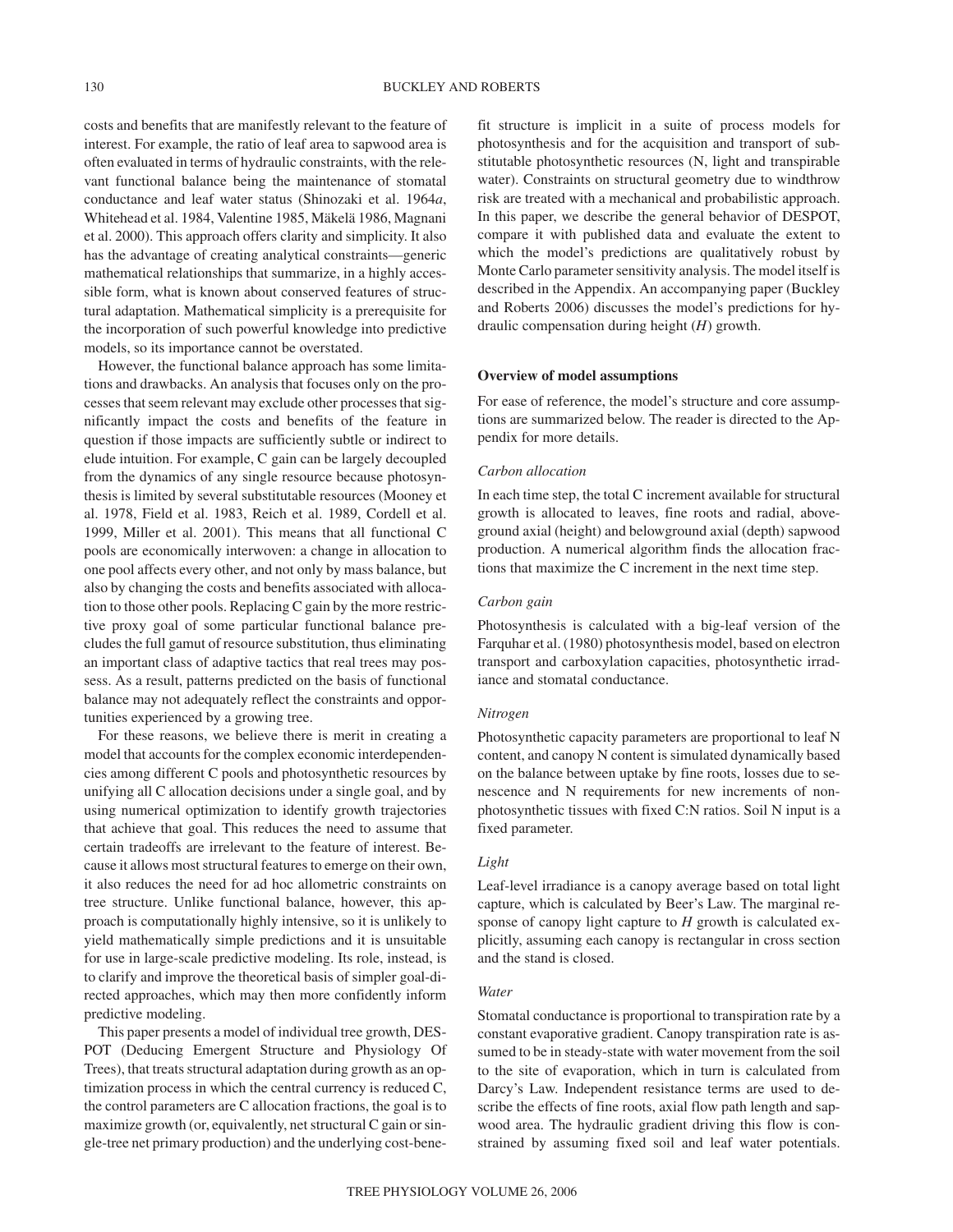However, in the accompanying paper (Buckley and Roberts 2006), simulations are also performed in which leaf water potential declines enough to offset the *H*-related gravitational head.

#### *Carbon balance*

Senescence is modeled by tracking each individual increment of leaf, fine root and sapwood C and decrementing these increments over time based on the assumption of a Weibull distribution of tissue lifespans. Maintenance respiration is calculated independently for each C pool in fixed proportion to its N content; construction respiration is a fixed fraction of gross C gain minus respiration.

# *Miscellaneous*

Most parameters were estimated to represent lodgepole pine (*Pinus contorta* Dougl. ex. Loud.). Windthrow risk, which is used to depress the apparent profitability of mechanically risky candidate allocation vectors, is estimated from canopy sail area, basal trunk diameter and coarse root anchorage depth, using a highly simplified mechanical model. Branching and tapering are not explicitly described. Instead, radial and axial sapwood increments are computed from their respective allocation fractions and the total wood C increment based on an empirical relationship between total stemwood volume (including branches) and radial and axial stem dimensions. This relationship, which implicitly captures aboveground branching and tapering patterns, is assumed to hold for coarse roots. The available ground area per tree and aspects of canopy geometry needed to estimate the benefit of *H* growth are simulated by assuming the stand is uniform, and that it self-thins according to the –3/2 power law. All processes are simulated on an annual basis, so diurnal and seasonal effects such as temperature variation are ignored.

# **Results and discussion**

### *General behavior of the model*

Variables in the model are presented in Table 1. The simulations described here and illustrated in Figures 1 and 2 used parameter values estimated for lodgepole pine and, where possible, specifically for the lodgepole chronosequence studied by Ryan and Waring (1992) (Table 2). Therefore, comparable data from that chronosequence are shown with symbols in Figures 1 and 2, and Table 3 summarizes the comparison in tabulated format.

Despite the minimal degree to which C partitioning and *H* growth are empirically constrained in the model, DESPOT predicts growth trajectories that compare fairly well with the observations of Ryan and Waring (1992) for 40- and 65 year-old lodgepole pine stands. In both the model and the data, leaf area index (LAI) increases quickly to around 10–12, and net and gross primary productivity (NPP and GPP, respectively) also peak by 40 years (at about 0.5 and 0.9 kg C  $\mathrm{m}^{-2}$ year  $^{-1}$ , respectively), whereas *H* increases more steadily to around 10 m at 40 years, and around 12 m at 65 years (Fig-



Figure 1. Time courses of major tree and stand growth variables predicted by DESPOT for the parameter values given in Table 1 (thick lines), compared with analogous data (symbols connected by thin lines) observed by Ryan and Waring (1992) for a lodgepole pine chronosequence in Colorado, USA. (a) Height (solid lines and closed symbols) and basal area (broken lines and open symbols); (b) leaf area index (LAI); (c) gross primary productivity (GPP, broken lines and open symbols) and net primary productivity (NPP, solid lines and closed symbols); (d) above- and belowground NPP (ANPP, BNPP; solid and broken lines, respectively).

ure 1, Table 3). However, *H* growth in DESPOT tapers off at around 75 years and both NPP and GPP remain nearly constant. In contrast, Ryan and Waring (1992) found a further 45% increase in *H* from 65 to 245 years, together with declines of 47 and 37%, respectively, in NPP and GPP (Figures 1a and 1c, Table 3). Many other data confirm that aboveground NPP (ANPP) generally declines with age in forest stands (see review by Ryan et al. 1997). DESPOT predicts a moderate de-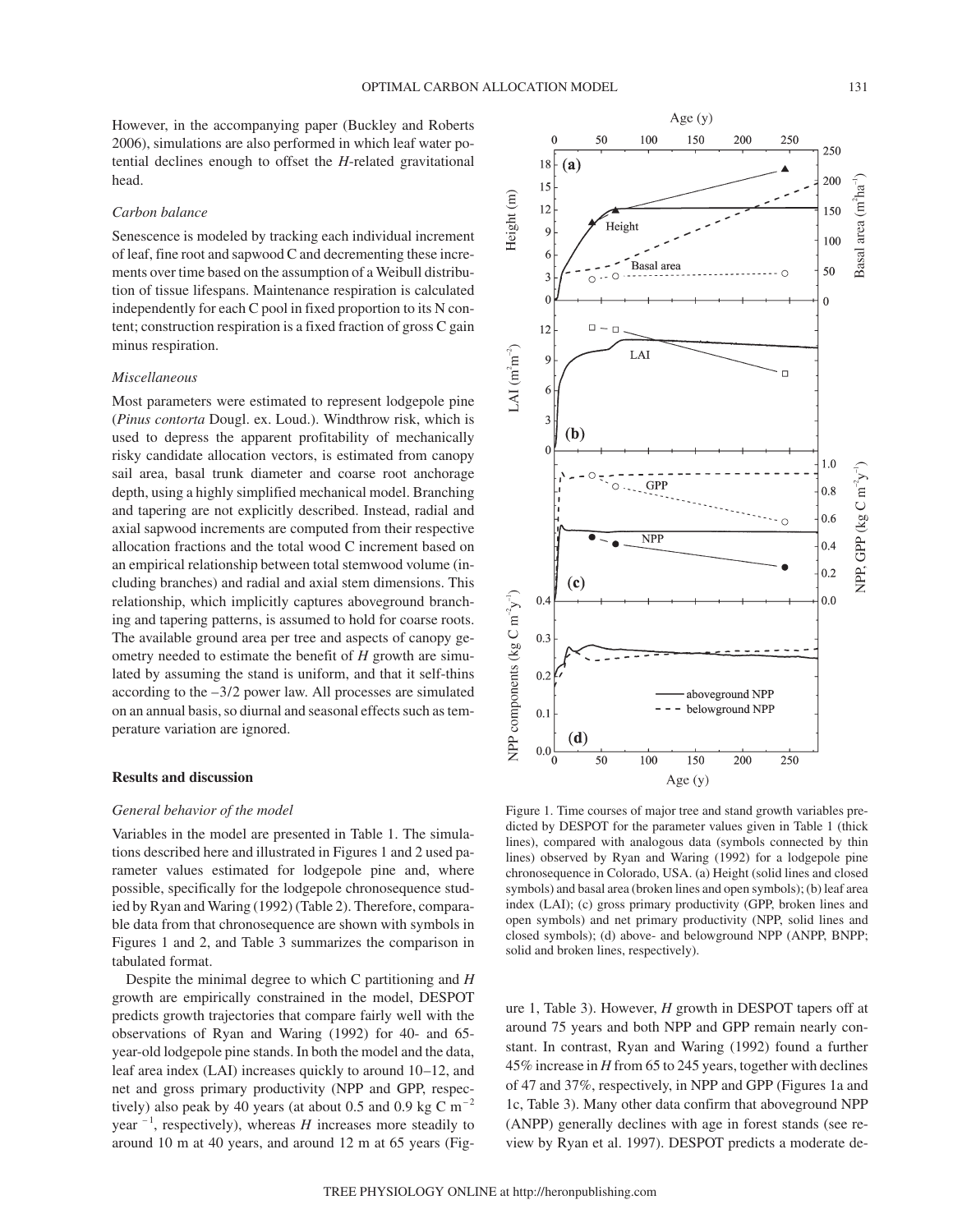# 132 BUCKLEY AND ROBERTS

Table 1. Variables in DESPOT. "minh $\{a,b,c\}$ " means "the lesser root *Q* of  $cQ^2 - (a+b)Q + ab = 0$ ." Subscripts for allocation fractions and carbon (C) pools are:  $l =$  leaves;  $r =$  fine roots; sw = sapwood; hw = heartwood; w = total wood; t = total C (sum of all pools); d = radial sw allocation; h = aboveground axial sw allocation;  $z =$  belowground axial sw allocation; and  $N =$  nitrogen.

| Variable                                   | Symbol           | Units                                                         | Equation                              |
|--------------------------------------------|------------------|---------------------------------------------------------------|---------------------------------------|
| Allocation fractions $(x = l, r, d, h, z)$ | $a_{x}$          | unitless                                                      | 1                                     |
| Leaf net $CO2$ assimilation rate           | $\boldsymbol{A}$ | $\mu$ mol C m <sup>-2</sup> s <sup>-1</sup>                   | 6                                     |
| A when RuBP carboxylation is limiting      | $A_c$            | $\mu$ mol C m <sup>-2</sup> s <sup>-1</sup>                   | 5                                     |
| A when RuBP regeneration is limiting       | $A_{r}$          | $\mu$ mol C m <sup>-2</sup> s <sup>-1</sup>                   | 5                                     |
| Supply equation for $A$                    | $A_{\rm s}$      | $\mu$ mol C m <sup>-2</sup> s <sup>-1</sup>                   | 5                                     |
| Single tree net primary production         | $A_{n}$          | mol C year <sup>-1</sup>                                      | $\sqrt{2}$                            |
| Single tree gross primary production       | $A_{t}$          | mol C year <sup><math>-1</math></sup>                         | $\mathfrak{Z}$                        |
| Canopy "absorptance"                       | $\alpha_c$       | unitless                                                      | $10 - 12$                             |
| Intercellular $CO2$ mole fraction          | $c_i$            | $\mu$ mol CO <sub>2</sub> mol <sup>-1</sup>                   | 5,6                                   |
| Carbon pools $(x = 1, r, sw, hw, w, t)$    | $C_{\rm x}$      | mol C                                                         |                                       |
| Basal trunk diameter                       | $D_{\rm b}$      | m                                                             |                                       |
| Leaf-level transpiration rate              | Е                | mmol H <sub>2</sub> O m <sup>-2</sup> s <sup>-1</sup>         | $E_1/L \cdot 10^3$                    |
| Whole-tree transpiration rate              | $E_{\rm t}$      | mol $H_2O s^{-1}$                                             | 7                                     |
| Total leaf conductance to $CO2$            | $g_{\rm tc}$     | mol m <sup><math>-2</math></sup> s <sup><math>-1</math></sup> | $g_s/(1.6 + 1.37r_{bw}g_s)$           |
| Stomatal conductance to $H_2O$             | $g_{\rm s}$      | mol m <sup><math>-2</math></sup> s <sup><math>-1</math></sup> | $E/(D - r_{\text{bw}}E)$              |
| Canopy projected ground area of one tree   | G                | m <sup>2</sup>                                                | $1/\rho_s$                            |
| Stand-level gross primary productivity     | <b>GPP</b>       | $\text{kg C m}^{-2} \text{ year}^{-1}$                        | $0.012 \cdot \rho_s A_t$              |
| Vertical span of axial flow path length    | $\boldsymbol{h}$ | m                                                             | $H(1 - 0.5 \text{ LCR}) + Z/\sqrt{2}$ |
| Tree height                                | H                | ${\bf m}$                                                     | $\equiv$                              |
| Leaf-level incident irradiance             | I                | $\mu$ mol m <sup>-2</sup> s <sup>-1</sup>                     | $I_{\rm t}/L$                         |
| Whole-tree light capture                   | $I_{\rm t}$      | $\mu$ mol s <sup>-1</sup>                                     | $10 - 12$                             |
| Potential electron transport rate          | J                | $\mu$ mol e <sup>-</sup> m <sup>-2</sup> s <sup>-1</sup>      | $\min\{J_{\rm m},\phi J_{\rm v}\}\$   |
| Electron transport capacity                | $J_{\rm m}$      | $\mu$ mol e <sup>-</sup> m <sup>-2</sup> s <sup>-1</sup>      | $\chi_{i}N$                           |
| Leaf-specific hydraulic conductance        | $K_{\rm L}$      | mmol $H_2O m^{-2}s^{-1}MPa^{-1}$                              | $E/\Delta P$                          |
| Axial flow path length                     | l                | m                                                             | Text after 7                          |
| Leaf area, projected leaf area             | $L, L_p$         | m <sup>2</sup>                                                | $SLA \cdot C_1$ , $L/3.34$            |
| Stand-level leaf area index                | LAI              | $m^2 m^{-2}$                                                  | $\rho_s L_p$                          |
| Leaf photosynthetic N content              | N                | mmol N m <sup><math>-2</math></sup>                           | $N_{\rm t}/L$                         |
| Stand-level net primary productivity       | <b>NPP</b>       | $\text{kg C m}^{-2} \text{ year}^{-1}$                        | $0.012 \cdot \rho_s A_n$              |
| Canopy photosynthetic N content            | $N_{\rm t}$      | mmol N                                                        | 8, 9                                  |
| Pressure gradient from soil to leaf        | $\Delta P$       | MPa                                                           | $\tau$                                |
| Probability of stem breakage               | $p_{\rm b}$      | unitless                                                      | 24                                    |
| Probability of uprooting                   | $p_{\rm u}$      | unitless                                                      | 24                                    |
| Canopy laminar resistance                  | $r_1$            | (mol $H_2O^{-1}$ s MPa                                        | $r_{\rm la}/L$                        |
| Soil-xylem hydraulic resistance            | $r_{\rm s}$      | (mol $H_2O$ ) <sup>-1</sup> s MPa                             | $\tau$                                |
| Axial (xylem) hydraulic resistance         | $r_{\rm x}$      | (mol $H_2O$ ) <sup>-1</sup> s MPa                             | $\overline{7}$                        |
| Leaf respiration in the day                | $R_1$            | $\mu$ mol CO <sub>2</sub> m <sup>-2</sup> s <sup>-1</sup>     | $0.01\cdot V_{\rm m}$                 |
| Maintenance respiration                    | $R_{\rm m}$      | mol C year <sup><math>-1</math></sup>                         | 2                                     |
| Stand density                              | $\rho_s$         | trees $m^{-2}$                                                | 21                                    |
| Sapwood area                               | S                | m <sup>2</sup>                                                | 20                                    |
| Maximum RuBP carboxylation velocity        | $V_{\rm m}$      | $\mu$ mol CO <sub>2</sub> m <sup>-2</sup> s <sup>-1</sup>     | $J_{\rm m}/2.1$                       |
| Crown width                                | W                | ${\bf m}$                                                     | $G^{1/2}$ (= $1/\rho_s^{1/2}$ )       |
| Rooting depth                              | Z                | m                                                             |                                       |

cline in ANPP of around 15% from 50 to 250 years, but this is countered by an increase in belowground NPP (BNPP) (Figure 1d) driven by changes in windthrow risk.

# *Windthrow risk*

One emergent feature of the growth trajectories predicted by DESPOT is a balance between the probabilities of windthrow due to stem breakage and uprooting  $(p_b \text{ and } p_u, \text{ respectively})$ . The model chooses allocation fractions that maximize the product of net C gain with the complement of the greater of  $p<sub>b</sub>$ 

and  $p_u$  (see Appendix for details), so these probabilities can be thought of as a risk tax to discourage the production of mechanically untenable growth forms, such as excessively topheavy or tall and thin trunks. Figure 2 shows that  $p_b$  and  $p_u$  increase rapidly and in concert during early *H* growth, causing the risk tax to exceed 14%. Height growth then slows as its perceived benefit for light competition declines as a result of stand thinning and as its hydraulic costs increase. The risk tax then declines until  $H$  growth ceases. The risk of stem breakage continues to decline because its dependence on the third power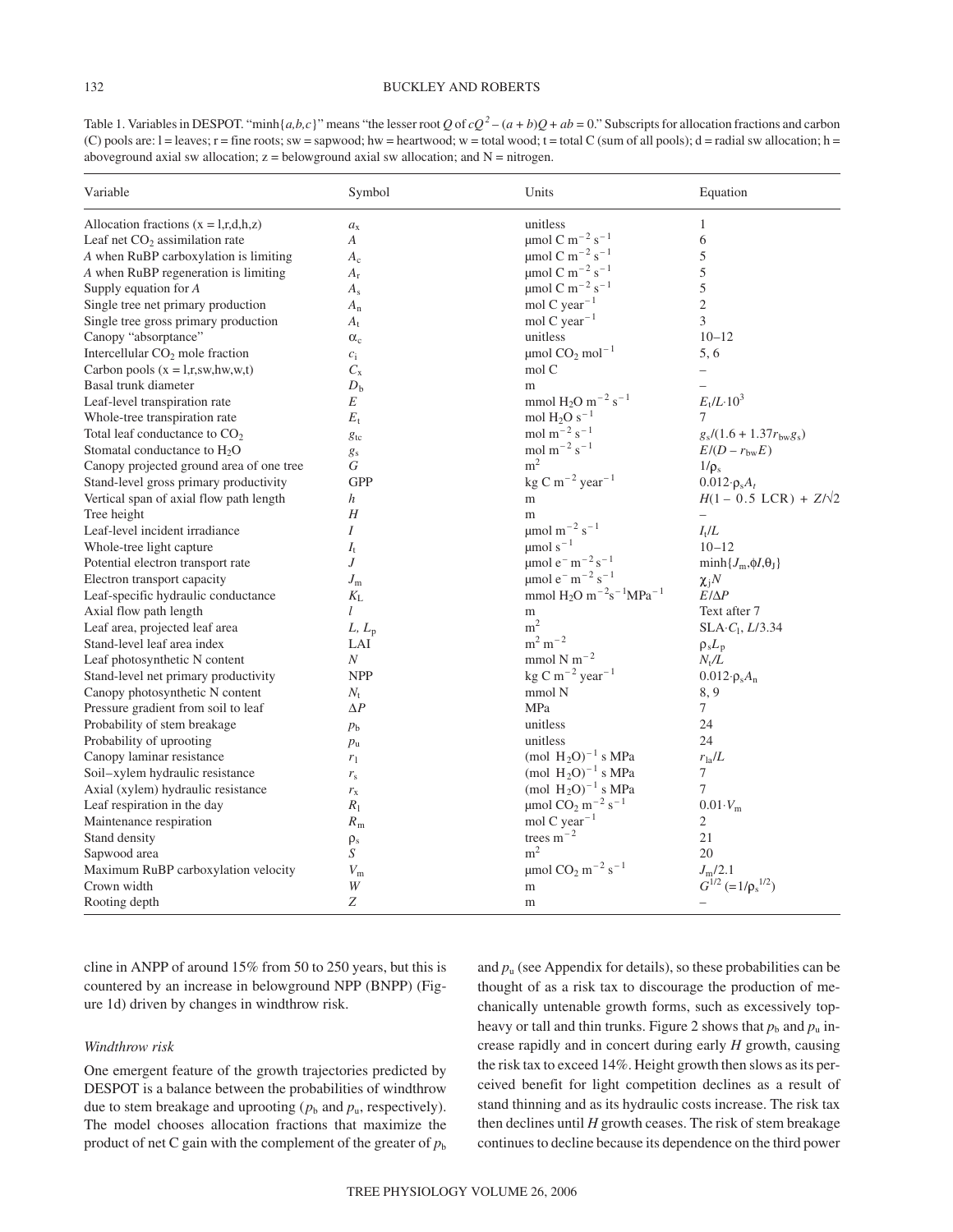Table 2. Parameters in DESPOT. Source notations are as follows: (1) de Pury et al. (1997); (2) Ryan and Waring (1992); (3) Murty et al. (1996); (4) Whitehead et al. (1984); (5) observations by the authors; (6) Ryan (1991); (7) Dewar and McMurtrie (1996); (8) Ryan (1989); (9) Yoder et al. (1994); (10) Dougherty et al. (2003); (\*) see details in *Parameter estimation* in Appendix; and (†) assumption.

| Parameter                                                      | Symbol           | Value                  | Units                                                                        | Source         |
|----------------------------------------------------------------|------------------|------------------------|------------------------------------------------------------------------------|----------------|
| Effective solar angle (zenith = $0^{\circ}$ )                  | β                | 54.5                   | degrees                                                                      | $\ast$         |
| Ambient CO <sub>2</sub> mole fraction                          | $c_{\rm a}$      | 370                    | $\mu$ mol CO <sub>2</sub> mol <sup>-1</sup>                                  | ŧ              |
| Nitrogen cost of electron transport capacity                   | $\chi_{i}$       | 1.9                    | umol $e^{-} s^{-1}$ (mmol N) <sup>-1</sup>                                   | 1              |
| Leaf-to-air water vapor mole fraction gradient                 | D                | 0.015                  | mol $H_2O$ mol <sup>-1</sup>                                                 | $\dagger$      |
| Weibull parameter for senescence failure rates                 | ε                | $\overline{4}$         | unitless                                                                     | $\dagger$      |
| Quantum yield of electrons from incident irradiance            | φ                | 0.3                    | $e^-$ photon <sup>-1</sup>                                                   | $\dagger$      |
| Construction respiration fraction                              | $f_{\rm c}$      | 0.22                   | unitless                                                                     | $\overline{2}$ |
| Fraction of N recycled from leaves                             | $\gamma_1$       | 0.5                    | unitless                                                                     | 3              |
| Fraction of N recycled from sapwood                            | $\gamma_{sw}$    | 0.6                    | unitless                                                                     | 3              |
| Photorespiratory compensation point                            | $\Gamma_{*}$     | 37                     | $\mu$ mol CO <sub>2</sub> mol <sup>-1</sup>                                  |                |
| Solar beam irradiance                                          | $I_{\rm s}$      | 1915                   | $\mu$ mol m <sup>-2</sup> s <sup>-1</sup>                                    | $\ast$         |
| Fine root C per unit ground area at half max N uptake          | К                | 16.0                   | mol C m <sup><math>-2</math></sup>                                           | $\ast$         |
| Light extinction coefficient                                   | $k_{\rm L}$      | 0.5                    | $m^2 m^{-2}$                                                                 | 3              |
| Soil-xylem hydraulic conductance per mol fine root C           | $k_{\text{ue}}$  | $8.3 \times 10^{-4}$   | mol H <sub>2</sub> O MPa <sup>-1</sup> s <sup>-1</sup> (mol C) <sup>-1</sup> |                |
| Sapwood permeability                                           | $k_{\rm s}$      | $2.05 \times 10^{-12}$ | m <sup>2</sup>                                                               | 4              |
| Effective Michaelis constant for Rubisco                       | K'               | 746                    | $\mu$ mol CO <sub>2</sub> mol <sup>-1</sup>                                  | 1              |
| Live crown ratio                                               | <b>LCR</b>       | 0.84                   | unitless                                                                     | 5              |
| Leaf and fine root maintenance respiration per unit N          | $\mathbf{V}$     | 0.041                  | mol C year <sup>-1</sup> (mmol N) <sup>-1</sup>                              | 6              |
| Nitrogen content of fine roots                                 | $n_{\rm r}$      | 17                     | mmol N (mol $C$ ) <sup>-1</sup>                                              | 7              |
| Nitrogen content of sapwood                                    | $n_{sw}$         | 1.2                    | mmol N (mol $C^{-1}$                                                         | 3              |
| Colimitation parameter for photosynthesis                      | $\theta_A$       | 0.9                    | unitless                                                                     | ŧ              |
| Colimitation parameters for potential e <sup>-</sup> transport | $\theta_{\rm I}$ | 0.9                    | unitless                                                                     | $\dagger$      |
| Boundary layer resistance to water vapor                       | $r_{\rm bw}$     | 0.5                    | $m2$ s mol <sup>-1</sup>                                                     | $\dagger$      |
| Leaf laminar resistance parameter                              | $r_{\rm la}$     | 60                     | MPa s (mol $H_2O$ ) <sup>-1</sup>                                            | $\ast$         |
| Wood carbon density                                            | $\rho_{\rm cw}$  | $1.4 \times 10^{4}$    | mol C m <sup><math>-3</math></sup>                                           | 8              |
| Self-thinning parameter                                        | $\rho_{sc}$      | 49                     | trees m <sup>-2</sup> (mol C) <sup>2/3</sup>                                 | $\overline{c}$ |
| Initial stand density                                          | $\rho_{si}$      | 5                      | trees $m^{-2}$                                                               | $\dagger$      |
| Leaf area per unit C                                           | <b>SLA</b>       | 0.091                  | $m^2$ (mol C) <sup>-1</sup>                                                  | 3              |
| Median leaf lifespan                                           | $\tau_1$         | 8.3                    | year                                                                         | 3              |
| Median fine root lifespan                                      | $\tau_r$         | 1.0                    | year                                                                         | 3              |
| Median sapwood lifespan                                        | $\tau_{\rm sw}$  | 14                     | year                                                                         | 5              |
| Total N input per unit ground area                             | $U_{\rm o}$      | 660                    | mmol N year <sup>-1</sup> m <sup>-2</sup>                                    | $\ast$         |
| Extreme value index for windspeeds                             | $\omega$         | $-0.25$                | unitless                                                                     | 10             |
| Windthrow risk parameter for stem breakage                     | W <sub>b</sub>   | $1.15 \times 10^{5}$   | unitless                                                                     | *              |
| Windthrow risk parameter for uprooting                         | $W_{\rm u}$      | 2.3                    | $m^{-1}$                                                                     | $\ast$         |
| Parameter relating trunk dimensions to volume                  | ξ                | 0.299                  | $m^3 m^{-3}$                                                                 | $\ast$         |
| Time integration factor                                        | Y                | 3.1                    | mol year <sup>-1</sup> ( $\mu$ mol s <sup>-1</sup> ) <sup>-1</sup>           | $\ast$         |
| Leaf water potential                                           | $\Psi_1$         | $-1.5$                 | MPa                                                                          | 9              |
| Soil water potential                                           | $\Psi$ s         | $-0.5$                 | MPa                                                                          | 9              |

of basal trunk diameter  $(D_b;$  Equation A22) allows the stem's bending resistance to outpace the increase in turning moment caused by increasing canopy sail area, which results from stand thinning. However, the uprooting risk continues to increase because the costs of mitigating that risk by axial growth of woody roots, such as hydraulic path length, sapwood respiration and diversion of C from other pools, are too large to justify total mitigation of uprooting risk.

# *Broad-spectrum parameter sensitivity analysis*

It was not our intention to produce a model for lodgepole pine, but instead to create a generic theoretical structure for studying tree growth. Therefore, to determine how qualitatively robust DESPOT's general behavior is, we performed a broadspectrum Monte Carlo parameter sensitivity analysis in which all parameters were varied randomly by  $\pm 25\%$  of the standard values given in Table 2 (except for live crown ratio, (LCR), which was capped at 1.0), among 100 simulations, each 200 years in length.

The numerical values predicted at 200 years for most major tree and stand variables, such as tree *H*, LAI, NPP and GPP, varied widely among simulations. For example, *H* at 200 years ranged from 0.5 to 45 m; NPP ranged from zero to 0.82 kg C  $m^{-2}$  year<sup>-1</sup>; and all-sides LAI ranged from zero to 15.7. However, several qualitative results were conserved among parameter sets. In 52 of 100 simulations, NPP had declined to zero by 200 years, but in other simulations productivity achieved a sustainable maximum. In all simulations, *H* growth eventually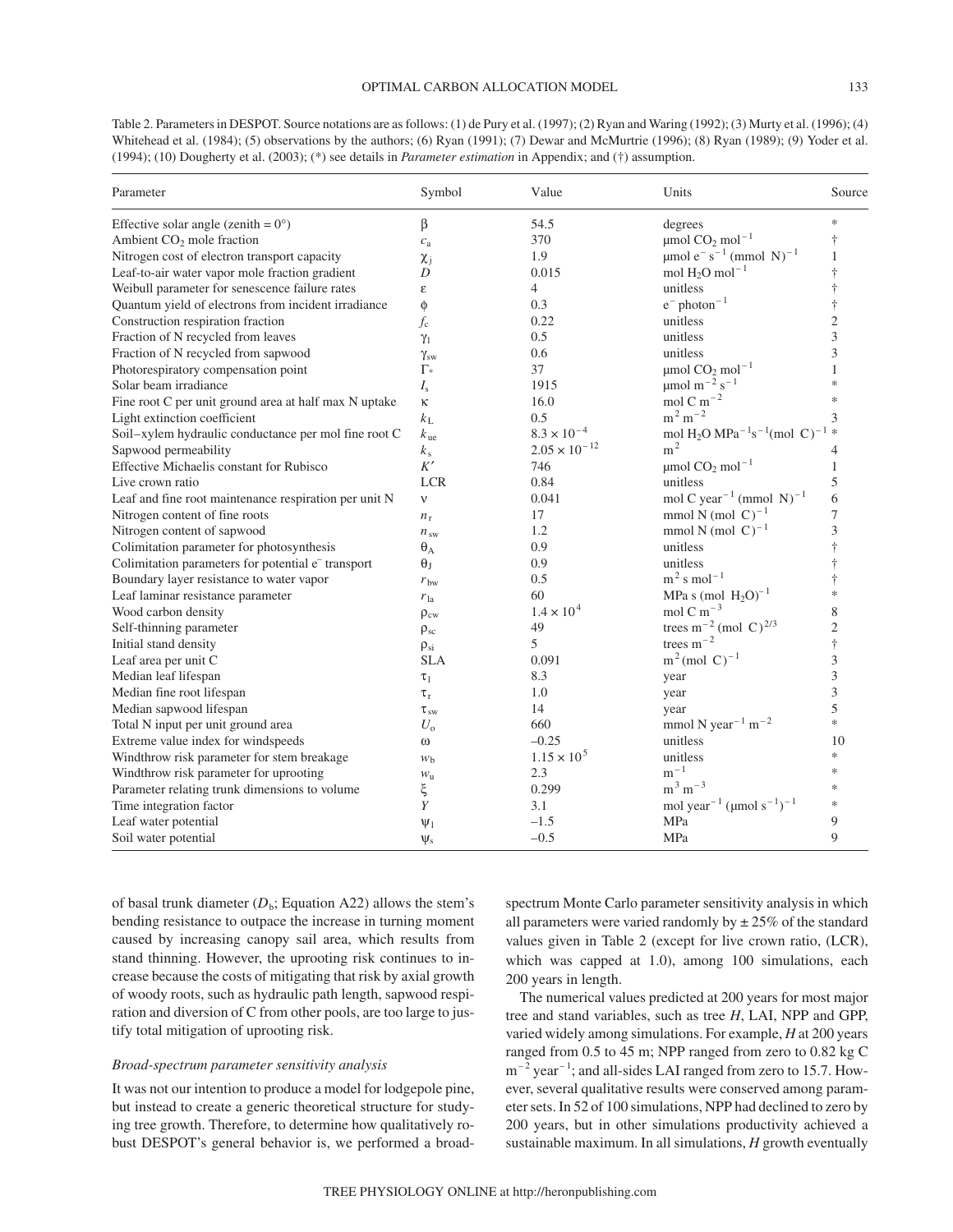

Figure 2. Time courses of height (solid line) and windthrow risk  $(p_u$  (dotted line) = probability of uprooting; and  $p_b$  (dashed line) = probability of stem breakage) during height growth, predicted by DESPOT for the parameters values given in Table 1. Structural regulation by DESPOT balanced the probabilities of uprooting and breakage, so that they were nearly equal until an age of approximately 60 years. Note the axis break and change of scale at 100 years.

ceased and both intercellular  $CO<sub>2</sub>$  mole fraction  $(c<sub>i</sub>)$  and stomatal conductance (*g*s) declined during *H* growth.

At 200 years, NPP and GPP were linearly correlated with a slope of 0.495 (Figure 3a), which is fairly close to the value (0.47) found by Waring et al. (1998) for a range of species. Dewar et al. (1999) showed that strong conservation in the ratio of NPP/GPP could be explained by substrate limitation for respiration. However, DESPOT predicts that a similar relationship should emerge even when respiratory coefficients (maintenance respiration per unit tissue N, (*v*), and construction respiration fraction,  $(f_c)$ ) vary randomly among simulated trees, which suggests that the adaptive regulation of C allocation may also be partly responsible for this conserved emergent property of tree physiology.

Sapwood area and projected leaf area  $(S(\text{cm}^2)$  and  $L(\text{m}^2)$ , respectively) at 200 years were also linearly correlated among parameter sets, with the best fit provided by a power law with an exponent close to unity:  $L = 0.238S^{0.9995}$  (Figure 3b). This is similar to the slope of 0.23 found by Whitehead et al. (1984) for lodgepole pine, but higher than some other values: cf. 0.19 (Dean and Long 1986), 0.13 (Kaufmann and Troendle 1981), 0.06–0.17 (Pearson et al. 1984) (values from the latter two references were divided by 3.34 to estimate projected area).

# *Summary of predictions*

Several of the model's qualitative predictions seem intuitive, but many others are either non-intuitive or manifestly inaccurate. In the hope of promoting discussion or experimentation to improve our understanding of the goals and constraints that shape tree growth and thus also to improve the logical structure of DESPOT, Table 4 summarizes some of the model's salient predictions (several of these predictions are drawn from simulations described in the accompanying paper, Buckley and Roberts 2006). The predictions are labeled by the degree to which they seem intuitive (based on our own opinions and on discussions with colleagues) and by the degree to which they are accurate (if known or applicable). The most significant predictions that are either inaccurate or counterintuitive are: (1) that NPP reaches a sustainable maximum and does not subsequently decline; (2) that *H* growth ceases at around the same time that NPP stabilizes; (3) that the ratio of *L*/*S* declines with *H* during most of *H* growth; and (4) that arbitrary reductions in the accuracy or precision of the model's optimization algorithm cause sustained *H* growth. (The latter two predictions are from Buckley and Roberts 2006.)

The accompanying paper (Buckley and Roberts 2006) discusses possible explanations for divergence of DESPOT's qualitative predictions from observations. Two of these possibilities seem most likely to explain why the model fails to predict indefinite *H* growth and declining productivity: failure of the assumption that the processes controlling C allocation in real trees achieve the precise numerical optima identified by our computer simulations and failure of the assumption that the goal of C allocation is always and simply to maximize C gain.

# *Why is DESPOT novel?*

Our model is novel in its synthesis of three major features: (1) the teleonomic goal (to maximize  $C$  gain); (2) a comprehensive cost-benefit structure for C gain based on process models for photosynthesis and for the delivery of three major substitutable photosynthetic resources, plus an economic treatment of windthrow risk; and (3) the lack of prescribed relationships between emergent structural or physiological

Table 3. Comparison between DESPOT predictions and observations (RW) by Ryan and Waring (1992) of a lodgepole chronosequence in Colorado. Abbreviations: LAI = leaf area index; NPP = net primary productivity; GPP = gross primary productivity; and  $C =$  carbon.

| Quantity      | Age<br>(year) | Height<br>(m) | Basal area<br>$(m^2 \text{ ha}^{-1})$<br>$year^{-1}$ | LAI<br>(kg C m <sup><math>-2</math></sup> | <b>NPP</b><br>(kg C m <sup><math>-2</math></sup><br>$year^{-1}$ ) | <b>GPP</b><br>$(\text{kg C m}^{-2})$ | Total biomass C<br>$(\text{kg C m}^{-2})$ | Stand density<br>(stems $ha^{-1}$ ) |
|---------------|---------------|---------------|------------------------------------------------------|-------------------------------------------|-------------------------------------------------------------------|--------------------------------------|-------------------------------------------|-------------------------------------|
| <b>DESPOT</b> | 40            | 9.9           | 52.5                                                 | 9.9                                       | 0.51                                                              | 0.92                                 | 4.8                                       | 7171                                |
|               | 65            | 12.1          | 60.9                                                 | 10.7                                      | 0.51                                                              | 0.92                                 | 6.9                                       | 3583                                |
|               | 245           | 12.3          | 174.3                                                | 10.4                                      | 0.51                                                              | 0.93                                 | 20.5                                      | 405                                 |
| <b>RW</b>     | 40            | 10.3          | 35.2                                                 | 12.3                                      | 0.47                                                              | 0.92                                 | 6.2                                       | 4367                                |
|               | 65            | 11.9          | 40.4                                                 | 12.1                                      | 0.42                                                              | 0.84                                 | 7.6                                       | 3311                                |
|               | 245           | 17.4          | 44.7                                                 | 7.7                                       | 0.25                                                              | 0.58                                 | 9.0                                       | 1067                                |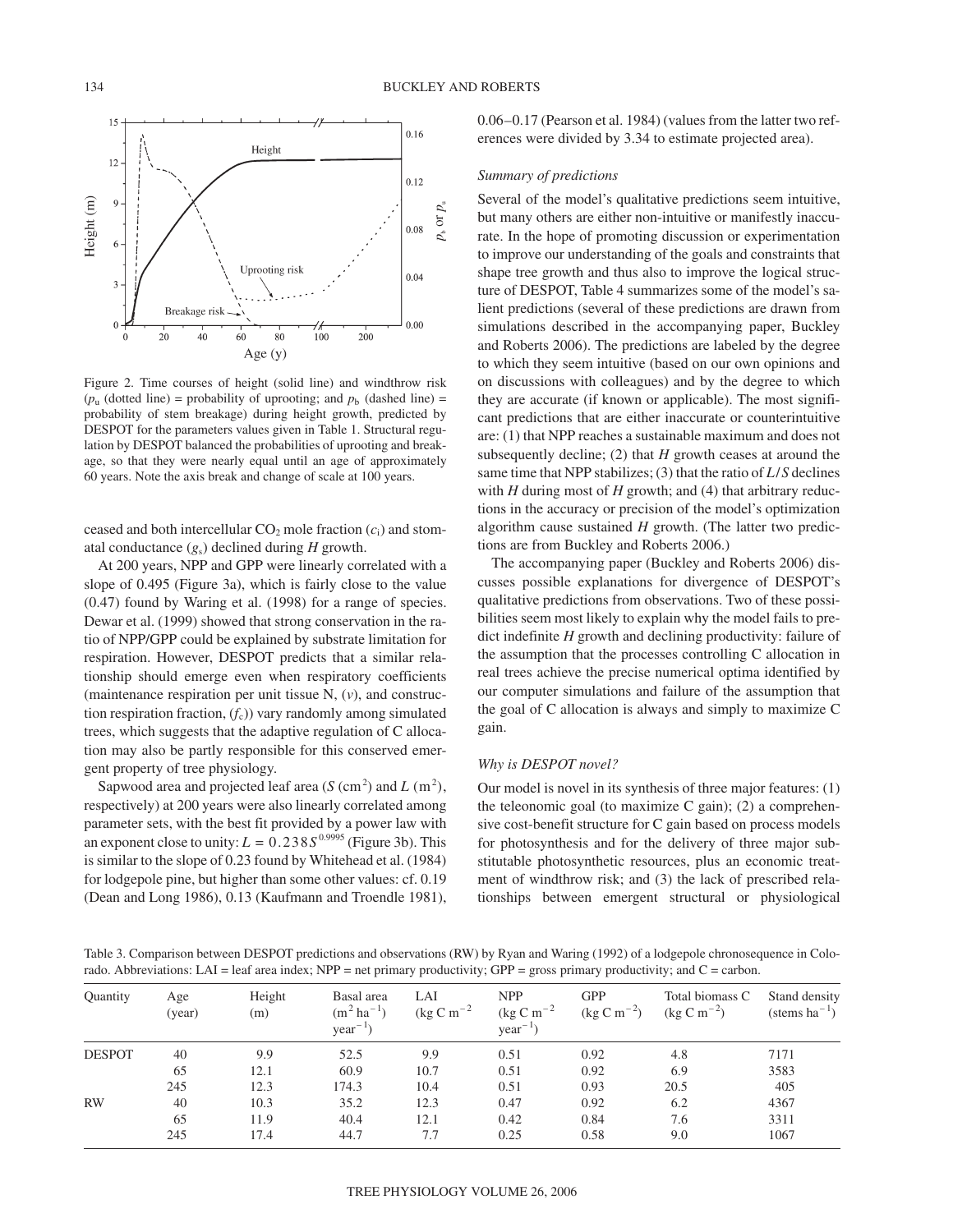

Figure 3. Two generic relationships that emerged from broad-spectrum Monte Carlo parameter sensitivity analysis, in which every parameter in Table 2 was varied randomly within a uniform distribution ranging between 75% and 125% of the value given in Table 2 (except live crown ratio (LCR), which was capped at 1.0), in 100 different simulations. Each value represents a different parameter set and hence a different simulated tree and environment, sampled at an age of 200 years. Cases where NPP (net primary productivity) was less than 0.01 kg C m<sup> $-2$ </sup> year<sup> $-1$ </sup> at 200 years are not shown. (a) GPP (gross primary productivity) vs. NPP (the broken line is a linear regression with equation NPP =  $0.495 \text{ GPP} + 0.031$  and  $r^2 = 0.955$ ) and (b) leaf area (*L*) vs. sapwood area (*S*) (the broken line is a power function fitted to the values shown, with equation  $L = 0.238 \cdot S^{0.9995}$  and  $r^2 = 0.984$ ).

dimensions. We are unaware of any model that includes all of these features.

Some growth models predict C allocation based on empirical allocation fractions (e.g., G'DAY, Comins and McMurtrie 1993) or a hierarchy of sink priorities (e.g., FOREST-BGC, Running and Coughlan 1988, TREGRO, Weinstein et al. 1991). Many other models are teleonomic—they assume allocation is regulated to achieve some goal—but the specified goal varies widely among models. For example, the WBE model (West et al. 1999) supposes that the goal of biomass partitioning is to minimize hydraulic resistance per unit of light-capturing leaf area and King (1990, 1993) evaluated *H* growth with respect to the goal of maximizing wood production.

Several teleonomic models assume, like DESPOT, that the goal of C allocation is to maximize C gain or growth (e.g., Reynolds and Thornley 1982, Johnson and Thornley 1987, Hari et al. 1990, Hof et al. 1990, Hilbert and Reynolds 1991, Chen and Reynolds 1997). However, none of these models also account for the effects of the three key substitutable resources on photosynthetic C gain. For example, Hilbert and Reynolds (1991) maximized C gain by varying leaf N content using a biochemical model of photosynthesis, but their analysis assumed constant *c*i, thus excluding costs and benefits of C allocation for water capture and transport. The model of Hari et al. (1990) explicitly optimized C gain and included responses of photosynthesis to both N and water, but excluded light capture and constrained some aspects of C allocation with an assumption derived from the pipe-model theory. Conversely, of the models that do account for the three substitutable photosynthetic resources, none optimizes C allocation to maximize C gain. (For a comprehensive review of C allocation models, see Le Roux et al. 2001, which lists models according to the methods of simulating C gain and allocation.)

In many other teleonomic models, the goal that drives allocation involves some type of functional balance. Davidson (1969) suggested that plants adjust their root:shoot ratio to balance nutrient uptake rate and C gain and Thornley (1972*a*) showed that this structural balance maximizes growth in a simple model. Although other analyses (Reynolds and Thornley 1982, Mäkelä and Sievanen 1987) have since shown that biomass partitioning must vary over time to maximize growth, the functional balance paradigm persists. There are at least two reasons for this. First, it greatly simplifies modeling—each postulated balance removes at least one degree of freedom from the simulation, because it constrains at least two variables with respect to one another. For example, many models use a constrained relationship between *L* and *S* as a convenient way to constrain C allocation (Valentine 1985, Mäkelä 1986, Mäkelä 1999, Valentine 1999, Lo et al. 2001, Battaglia et al. 2004). This is often justified by the pipe-model theory of Shinozaki et al. (1964*a*, 1964*b*), which involves a functional balance between hydraulic supply and demand. Second, there is some mechanistic basis for the functional balance concept. Although the processes controlling C allocation are not well known, evidence suggests C is allocated in proportion to sink strength (Thornley 1972*b*, Dewar et al. 1998, Le Roux et al. 2001). This would yield a homeostatic balance between sink and source strength in the steady state. Similarly, Chen and Reynolds (1997) showed that a model based on dynamic coordination of C and water limitations on growth rate predicted similar, and in some cases identical, growth trajectories as did models based on optimization.

However, functional balance does not necessarily reflect optimal adaptation. Mäkelä (1986) and Valentine (1985) showed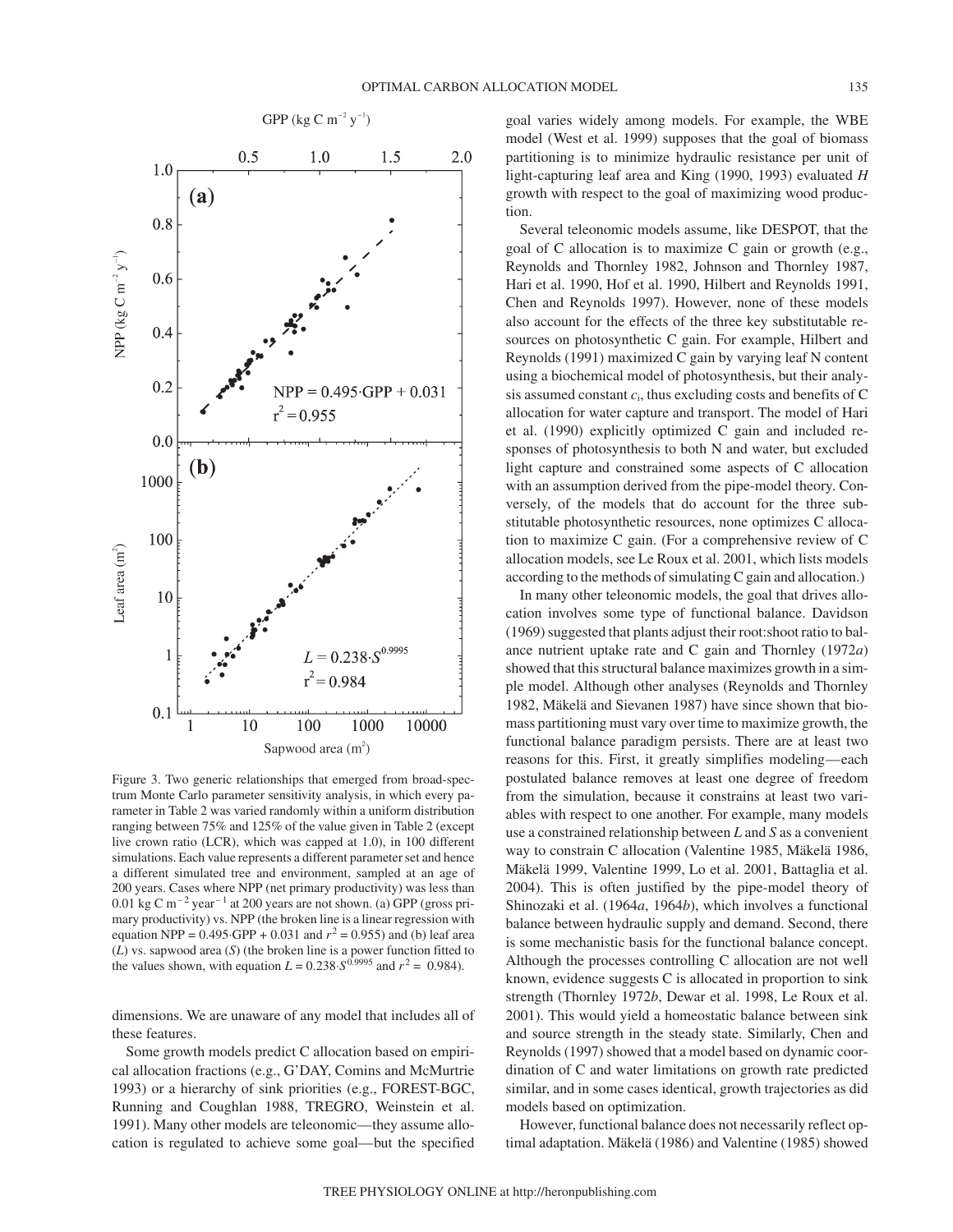# 136 BUCKLEY AND ROBERTS

Table 4. Some major qualitative predictions from DESPOT and the degree to which they seem intuitive (to the authors) and accurate. Predictions marked by an asterisk (\*) are from simulations described and discussed in the accompanying paper (Buckley and Roberts 2006); of those predictions, the two involving "arbitrary constraints on C allocation" are from simulations in which the accuracy or precision of the allocation optimization algorithm was artificially reduced. For predictions concerning model exercises with no obvious real-world analogue, accuracy is given as "n/a". Abbreviations:  $H =$  height;  $c_i =$  intercellular CO<sub>2</sub> mole fraction; and  $g_s =$  stomatal conductance to water vapor. Abbreviations: NPP = net primary productivity; and GPP = gross primary productivity.

| Prediction                                                                                                   | <b>Intuitiveness</b>    | Accuracy                         |
|--------------------------------------------------------------------------------------------------------------|-------------------------|----------------------------------|
| Productivity                                                                                                 |                         |                                  |
| Ratio of NPP/GPP is somewhat conserved and close to 0.5                                                      | Weakly intuitive        | Accurate                         |
| Ratio of NPP/GPP decreases weakly with increasing H<br>in broad-spectrum Monte Carlo simulation <sup>®</sup> | Weakly or non-intuitive | Uncertain                        |
| NPP reaches sustainable maximum                                                                              | Nonintuitive            | Inaccurate                       |
| Arbitrary constraints on C allocation reduce NPP <sup>*</sup>                                                | Intuitive               | n/a                              |
| Height growth                                                                                                |                         |                                  |
| $c_i$ and $g_s$ decline with H during H growth                                                               | Intuitive               | Usually accurate                 |
| Leaf area: sapwood area ratio declines with $H$ during<br>most of $H$ growth <sup>*</sup>                    | Counterintuitive        | Varies; more<br>often inaccurate |
| Height growth is clearly determinate                                                                         | Nonintuitive            | Usually inaccurate               |
| Arbitrary constraints on C allocation cause sustained<br>$H$ growth <sup>*</sup>                             | Nonintuitive            | n/a                              |

that if trees were constrained to obey the pipe-model theory, they would eventually produce pipes that could not pay for their own construction and maintenance costs. Magnani et al. (2000) similarly concluded that the patterns of biomass partitioning dictated by the dual constraints of hydraulic homeostasis and constant stomatal conductance would eventually force aboveground NPP to decline.

# *What is the point of DESPOT?*

The model, DESPOT, is meant to predict emergent qualitative properties of tree structure and function from the hypothesis that C allocation is regulated to maximize C gain, subject to known biophysical constraints on C gain, resource capture, resource transport and mechanical stability. These predictions can improve our understanding of the constraints and goals from which adaptive properties emerge during tree growth. In the accompanying paper (Buckley and Roberts 2006), we begin working toward this end by evaluating possible reasons for qualitative discrepancies between the model's predictions and observations. Analysis of the resource relationships predicted by DESPOT might also prove useful in studying the mechanisms of interspecific competition. For example, the "resource-ratio" theory of Tilman (1980, 1982) suggests that a species' competitive ability is related to its ability to tolerate resource depletion. DESPOT could be used to link familiar tolerance syndromes (e.g., drought tolerance or shade tolerance) to measurable physiological characters. One would construct imaginary species with distinct parameter sets, apply them to DESPOT under varying resource availabilities and catalogue the patterns of tolerance that emerge in the model.

Critically, the model is not meant to be a numerically accurate or predictively useful facsimile of real tree or forest growth. To ensure accuracy by applying ad hoc constraints would be to beg the question by presuming certain outcomes. A more powerful approach is to see what emerges from the optimality hypothesis with minimal constraints and only then to modify the goal and add plausible constraints to bring predictions more in line with observations. In other words, the starting point, or the null hypothesis, should be informed as little as possible by our knowledge or intuition concerning emergent properties of adaptive regulation. "It is not the resemblance between models and reality that lead to new discoveries, but the discrepancies between them" (Pielou 1981) and, "the purpose of models is not to fit the data but to sharpen the questions" (Karlin April 20, 1983; Fisher memorial lecture, Royal Society, London), quoted in Woodward (1987).

# **Conclusion**

The model DESPOT predicts sustained productivity and determinate *H* growth, but rapid early increases followed by slow declines in both ANPP and LAI. Monte Carlo parameter sensitivity analysis shows that most of these predictions are robust to substantial parameter variation. However, of the 100 parameter sets compared in that analysis, about half led to rapid declines in productivity rather than to sustained growth. In the cases where productivity was sustained, the ratios of NPP to GPP and *L* to *S* were somewhat conserved among mature, age-matched simulated trees with different parameter sets. In contrast to DESPOT's predictions, most data show sustained *H* growth and declining productivity. The accompanying paper (Buckley and Roberts 2006), which uses the model to analyze hydraulic adjustment during *H* growth in greater detail, discusses possible reasons for these discrepancies.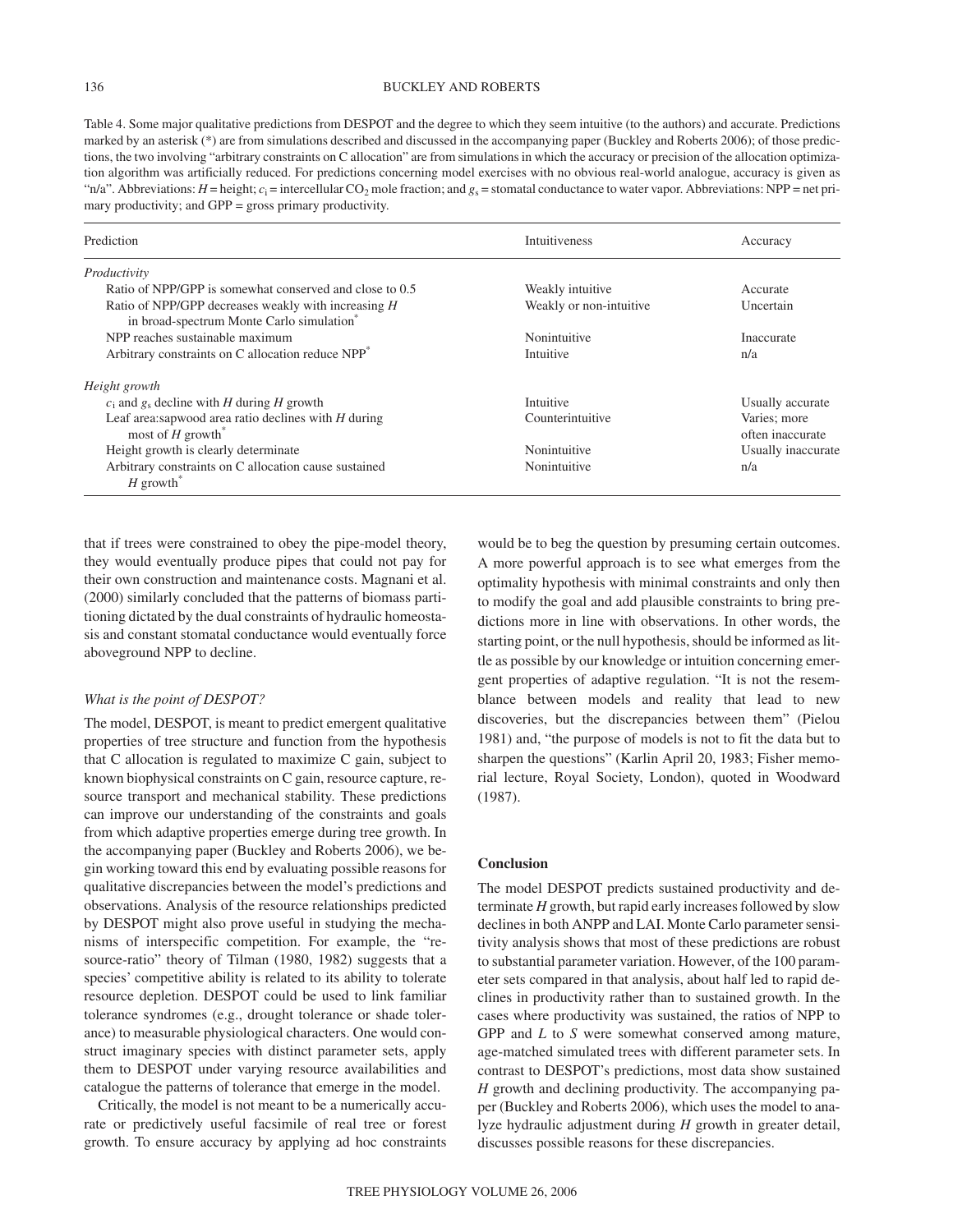# **Acknowledgments**

T.N.B. thanks Nathan Phillips and Graham Farquhar for feedback and encouragement; Mike Ryan, Creighton Litton, C.P. Patrick Reid and the USFS Rocky Mountain Research Station Library for providing data to assist with parameter estimation; and Tim Brodribb, David Whitehead, Margaret Barbour, Tom Givnish, Julia Powles, Mike Ryan, Stefan Arndt, Karel Mokany, Mike Roderick and Lawren Sack for helpful input. This work was supported by US National Science Foundation Grant No. 9903947 to DWR, and by the Cooperative Research Centre for Greenhouse Accounting, hosted by the Research School of Biological Sciences at the Australian National University.

#### **References**

- Battaglia, M., P. Sands, D. White and D. Mummery. 2004. CABALA: a linked carbon, water and nitrogen model of forest growth for silvicultural decision support. For. Ecol. Manage. 193:251–282.
- Buckley, T.N. and D.W. Roberts. 2006. How should leaf area, sapwood area and stomatal conductance vary with height to maximize carbon gain? Tree Physiol. 26:145–157.
- Chen, J.-L. and J.F. Reynolds. 1997. A coordination model of wholeplant carbon allocation in relation to water stress. Ann. Bot. 80: 45–55.
- Comins, H.N. and R.E. McMurtrie. 1993. Long-term biotic response of nutrient-limited forest ecosystems to  $CO_2$ -enrichment; equilibrium behavior of integrated plant-soil models. Ecol. Appl. 3: 666–681.
- Cordell, S., G. Goldstein, F.C. Meinzer and L.L. Handley. 1999. Allocation of nitrogen and carbon in leaves of *Metrosideros polymorpha* regulates carboxylation capacity and  $\delta^{13}$ C along an altitudinal gradient. Funct. Ecol. 13:811–818.
- Davidson, R.L. 1969. Effect of root/leaf temperature differentials on root/shoot ratios in some pasture grasses and clover. Ann. Bot. 33: 561–569.
- Dean, T.J. and J.N. Long. 1986. Variation in sapwood area-leaf area relations within two stands of lodgepole pine. For. Sci. 32: 749–758.
- Deleuze, C. and F. Houllier. 1995. Prediction of stem profile of *Picea abies* using a process-based tree growth model. Tree Physiol. 15:113–120.
- de Pury, D.G.G. and G.D. Farquhar. 1997. Simple scaling of photosynthesis from leaves to canopies without the errors of big-leaf models. Plant Cell Environ. 20:537–557.
- Dewar, R.C. and R.E. McMurtrie. 1996. Analytical model of stemwood growth in relation to nitrogen supply. Tree Physiol. 16: 161–171.
- Dewar, R.C., B.E. Medlyn and R.E. McMurtrie. 1998. A mechanistic analysis of light and carbon use efficiencies. Plant Cell Environ. 21:573–588.
- Dewar, R.C., B.E. Medlyn and R.E. McMurtrie. 1999. Acclimation of the respiration/photosynthesis ratio to temperature: insights from a model. Global Change Biol. 5:615–622.
- Dougherty, A.M., R.B. Corotis and A. Segurson. 2003. Design wind speed prediction. J. Struct. Eng-ASCE. 129:1268–1274.
- Farquhar, G.D. and S.C. Wong. 1984. An empirical model of stomatal conductance. Aust. J. Plant Physiol. 11:191–210.
- Farquhar, G.D., S. von Caemmerer and J.A. Berry. 1980. A biochemical model of photosynthetic  $CO<sub>2</sub>$  assimilation in leaves of C3 species. Planta 149:78–90.
- Field, C., J. Merino and H.A. Mooney. 1983. Compromises between water-use efficiency and nitrogen-use efficiency in five species of California evergreens. Oecologia 60:384–389.
- Gardiner, B., H. Peltola and S. Kellomaki. 2000. Comparison of two models for predicting the critical wind speeds required to damage coniferous trees. Ecol. Model. 129:1–23.
- Grote, R. 1998. Integrating dynamic morphological properties into forest growth modeling. II. Allocation and mortality. For. Ecol. Manage. 111:193–210.
- Hari, P., E. Nikinmaa and M. Holmberg. 1990. Photosynthesis, transpiration and nutrient uptake in relation to tree structure. *In* Process Modeling of Forest Growth Responses to Environmental Stress. Eds. R.K. Dixon, R.S. Meldahl, G.A. Ruark and W.G. Warren. Timber Press, Portland, OR, pp 41–48.
- Hilbert, D.W. and J.F. Reynolds. 1991. A model allocating growth among leaf proteins, shoot structure and root biomass to produce balanced activity. Ann. Bot. 68:417–425.
- Hof, J., D. Rideout and D. Binkley. 1990. Carbon fixation in trees as a micro optimization process: an example of combining ecology and economics. Ecol. Econ. 2:243–256.
- Johnson, I.R. and J.H.M. Thornley. 1987. A model of shoot:root partitioning with optimal growth. Ann. Bot. 60:133–142.
- Jones, H.G. 1992. Plants and microclimate. Cambridge University Press, Cambridge, 428 p.
- Kaufmann, M.R. and C.A. Troendle. 1981. The relationship of leaf area and foliage biomass to sapwood conducting area in four subalpine forest tree species. For. Sci. 27:477–482.
- King, D.A. 1990. The adaptive significance of tree height. Am. Nat. 135:809–828.
- King, D.A. 1993. A model analysis of the influence of root and foliage allocation on forest production and competition between trees. Tree Physiol. 12:119–135.
- Le Roux, X., A. Lacointe, A. Escobar-Gutierrez and S. Le Dizes. 2001. Carbon-based models of individual tree growth: a critical appraisal. Ann. For. Sci. 58:469–506.
- Litton, C.M. 2002. Above- and belowground carbon allocation in post-fire lodgepole pine forests: effects of tree density and stand age. Department of Botany, University of Wyoming, Laramie, 210 p.
- Lo, E., M.W. Zhang, M. Lechowicz, C. Messier, E. Nikinmaa, J. Perttunen and R.P. Sievanen. 2001. Adaptation of the LIGNUM model for simulations of growth and light response in Jack pine. For. Ecol. Manage. 150:279–291.
- Luan, J., R.I. Muetzelfeldt and J. Grace. 1996. Hierarchical approach to forest ecosystem simulation. Ecol. Model. 86:37–50.
- Magnani, F., M. Mencuccini and J. Grace. 2000. Age-related decline in stand productivity: the role of structural acclimation under hydraulic constraints. Plant Cell Environ. 23:251–263.
- Mäkelä, A. 1986. Implications of the pipe model theory on dry matter partitioning and height growth in trees. J. Theor. Biol. 123: 103–120.
- Mäkelä, A. 1997. A carbon balance model of growth and self-pruning in trees based on structural relationships. For. Sci. 43:7–24.
- Mäkelä, A. 1999. Acclimation in dynamic models based on structural relationships. Funct. Ecol. 13:145–156.
- Mäkelä, A. and R.P. Sievanen. 1987. Comparison of two shoot-root partitioning models with respect to substrate utilization and functional balance. Ann. Bot. 59:129–140.
- Mayhead, G.J. 1973. Some drag coefficients for British forest trees derived from wind tunnel studies. Agric. Meteorol. 12:123–130.
- Miller, J.M., R.J. Williams and G.D. Farquhar. 2001. Carbon isotope discrimination by a sequence of *Eucalyptus* species along a subcontinental rainfall gradient in Australia. Funct. Ecol. 15:222–232.
- Mooney, H.A., P.J. Ferrar and R.O. Slatyer. 1978. Photosynthetic capacity and carbon allocation patterns in diverse growth forms of Eucalyptus. Oecologia 36:103–111.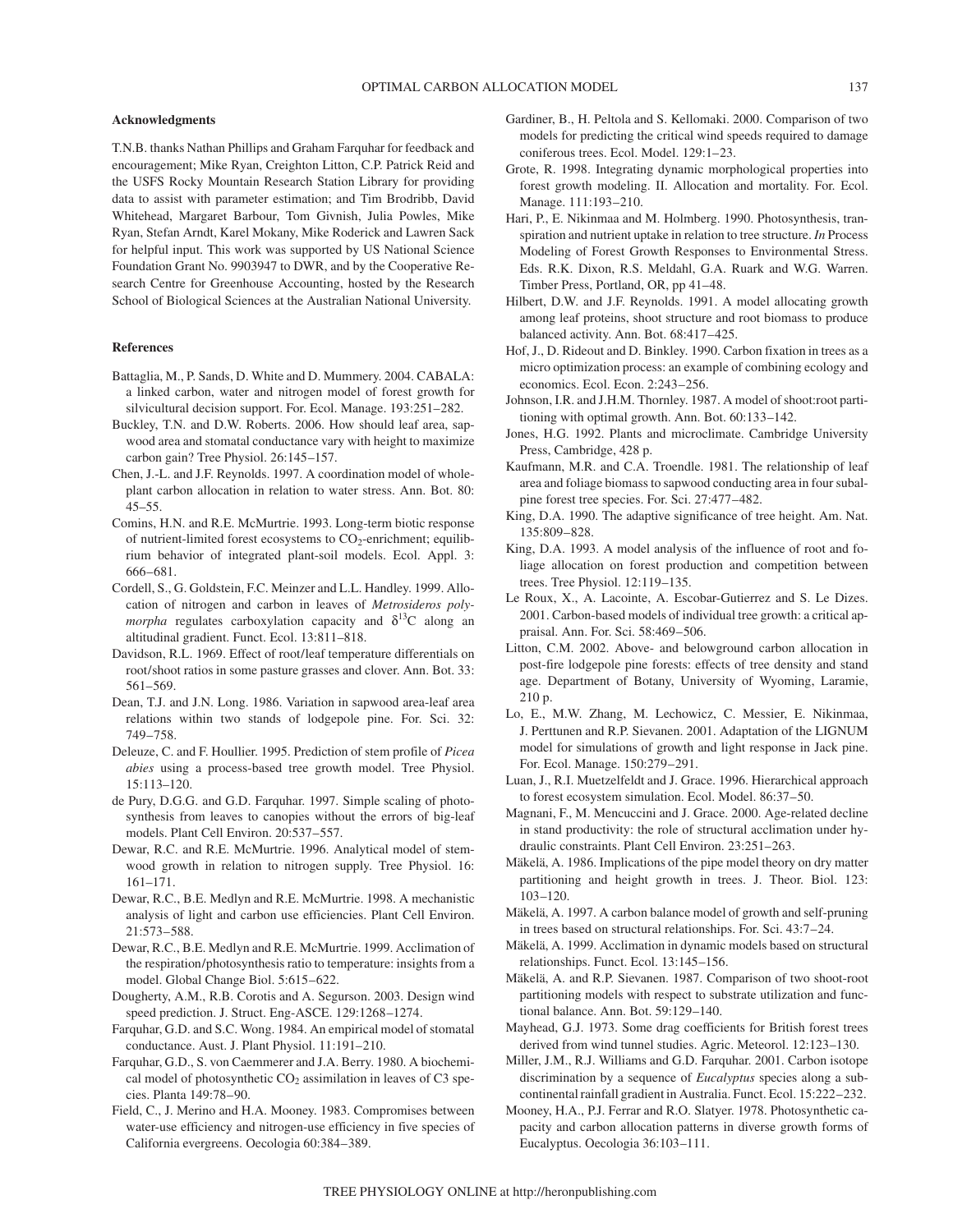- Murty, D., R.E. McMurtrie and M.G. Ryan. 1996. Declining forest productivity in aging forest stands: a modeling analysis of alternative hypotheses. Tree Physiol. 16:187–200.
- Nardini, A., S. Salleo and F. Raimondo. 2003. Changes in leaf hydraulic conductance correlate with leaf vein embolism in *Cercis siliquastrum* L. Trees 17:529–534.
- Pearson, J.A., T.J. Fahey and D.H. Knight. 1984. Biomass and leaf area in contrasting lodgepole pine forests. Can. J. For. Res. 14: 259–265.
- Peltola, H., S. Kellomaki, H. Vaisanen and V.-P. Ikonen. 1999. A mechanistic model for assessing the risk of wind and snow damage to single trees and stands of Scots pine, Norway spruce and birch. Can. J. For. Res. 29:647–661.
- Pielou, E.C. 1981. The usefulness of ecological models: a stocktaking. Q. Rev. Biol. 56:17–31.
- Reich, P.B., M.B. Walters and T.J. Tabone. 1989. Response of *Ulmus americana* seedlings to varying nitrogen and water status. 2. Water and nitrogen use efficiency. Tree Physiol. 5:173–184.
- Reid, C.P.P., G.J. Odegard, J.C. Hokenstrom, W.J. McConnell and W.E. Frayer. 1974. Effects of clearcutting on nutrient cycling in lodgepole pine forests. Colorado State University and United States Forest Service, Fort Collins, 321 p.
- Reynolds, J.F. and J.H.M. Thornley. 1982. A shoot:root partitioning model. Ann. Bot. 49:585–597.
- Running, S.W. and J.C. Coughlan. 1988. A general model of forest ecosystem processes for regional applications 1. Hydrologic balance, canopy gas exchange and primary production processes. Ecol. Model. 42:125–154.
- Ryan, M.G. 1989. Sapwood volume for three subalpine conifers: predictive equations and ecological implications. Can. J. For. Res. 19:1397–1401.
- Ryan, M.G. 1991. A simple method for estimating gross carbon budgets for vegetation in forest ecosystems. Tree Physiol. 9:255–266.
- Ryan, M.G. and R.H. Waring. 1992. Maintenance respiration and stand development in a subalpine lodgepole pine forest. Ecology 73:2100–2108.
- Ryan, M.G., D. Binkley and J. Fownes. 1997. Age-related decline in forest productivity: pattern and process. Adv. Bot. Res. 27: 213–262.
- Sack, L., P.J. Melcher, M.A. Zwieniechi and N.M. Holbrook. 2002. The hydraulic conductance of the angiosperm leaf lamina: a comparison of three measurement methods. J. Exp. Bot. 53: 2177–2184.
- Sack, L., C.M. Streeter and N.M. Holbrook. 2004. Hydraulic analysis of water flow through leaves of Sugar Maple and Red Oak. Plant Physiol. 134:1824–1833.
- Shinozaki, K., K. Yoda, K. Hozumi and T. Kira. 1964*a*. A quantitative analysis of plant form: the pipe model theory. I. Basic analysis. JPN. J. Ecol. 14:97–105.
- Shinozaki, K., K. Yoda, K. Hozumi and T. Kira. 1964*b*. A quantitative analysis of plant form: the pipe model theory. II. Further evidence of the theory and its application in forest ecology. JPN. J. Ecol. 14:133–139.
- Simiu, E., N.A. Heckert, J.J. Filliben and S.K. Johnson. 2001. Extreme wind load estimates based on the Gumbel distribution of dynamic pressures: an assessment. Struct. Saf. 23:221–229.
- Thornley, J.H.M. 1972*a*. A balanced quantitative model for root:shoot ratios in vegetative plants. Ann. Bot. 36:431–441.
- Thornley, J.H.M. 1972*b*. A model to describe the partitioning of photosynthate during vegetative growth. Ann. Bot. 33:419–430.
- Tilman, D. 1980. A graphical-mechanistic approach to competition and predation. Am. Nat. 116:362–393.
- Tilman, D. 1982. Resource competition and community structure. Princeton Monographs in Population Biology. Princeton University Press, Princeton, NJ, 296 p.
- Valentine, H. 1985. Tree-growth models: derivations employing the pipe-model theory. J. Theor. Biol. 117:579–585.
- Valentine, H. 1999. Estimation of the net primary productivity of even-aged stands with a carbon-allocation model. Ecol. Model. 122:139–149.
- Waring, R.H., J.J. Landsberg and M. Williams. 1998. Net primary production of forests: a constant fraction of gross primary production? Tree Physiol. 18:129–134.
- Weinstein, D.A., R.M. Beloin and R.D. Yanai. 1991. Modeling changes in red spruce carbon balance and allocation in response to interacting ozone and nutrient stresses. Tree Physiol. 9:127–146.
- West, G.B., J.B. Brown and B.J. Enquist. 1999. A general model for the structure and allometry of trees. Nature 400:664–667.
- Whitehead, D., W.R.N. Edwards and P.G. Jarvis. 1984. Conducting sapwood area, foliage area and permeability in mature trees of *Picea sitchensis* and *Pinus contorta*. Can. J. For. Res. 14:940–947.
- Woodward, F.I. 1987. Climate and plant distribution. Cambridge University Press, Cambridge. 174 p.
- Wullschleger, S.D. 1993. Biochemical limitations to carbon assimilation in C3 plants: a retrospective analysis of the  $A/c<sub>i</sub>$  curves from 109 species. J. Exp. Bot. 44:907–920.
- Yoder, B.J., M.G. Ryan, R.H. Waring, A.W. Schoettle and M.R. Kaufmann. 1994. Evidence of reduced photosynthetic rates in old trees. For. Sci. 40:513–527.

### **Appendix**

This Appendix describes the DESPOT (Deducing Emergent Structure and Physiology Of Trees) model. Symbols are defined and units are given in Tables 1 and 2. Figure A1 is a diagrammatic illustration of key structural metrics and of their use in windthrow risk calculations (see *Windthrow risk* below).

# *Carbon allocation*

In each time step, C made available in the previous time step is allocated among three pools (leaf, fine root and sapwood C;  $C_1$ ,  $C_r$  and  $C_{sw}$ , respectively) using five allocation fractions—one for leaves  $(a_1)$ , one for fine roots  $(a_r)$ , and three for sapwood: radial or diameter growth  $(a_d)$ , *H* growth  $(a_h)$  and depth (i.e., belowground woody tissue) growth  $(a_2)$ :

$$
a_1 \equiv \frac{\delta C_1^+}{\delta C_1^+} \quad a_r \equiv \frac{\delta C_r^+}{\delta C_1^+} \quad a_d \equiv \left(\frac{\delta C_{sw}^+}{\delta C_1^+}\right)_{H,Z}
$$
  
\n
$$
a_h \equiv \left(\frac{\delta C_{sw}^+}{\delta C_1^+}\right)_{D_b, Z} \quad a_z \equiv \left(\frac{\delta C_{sw}^+}{\delta C_1^+}\right)_{H, D_b}
$$
\n(A1)

where  $H$ ,  $Z$  and  $D<sub>b</sub>$  are  $H$ , depth (i.e., effective length of belowground woody tissue, discussed below under *Structural metrics*) and basal trunk diameter, respectively,  $C_t$  is wholetree C content and the "+" superscripts distinguish new growth from total increments, which include senescence. Senescence and sapwood–heartwood conversion are described below. In each time step, a numerical algorithm identifies the vector of allocation fractions that maximizes single-tree net C gain (*A*n)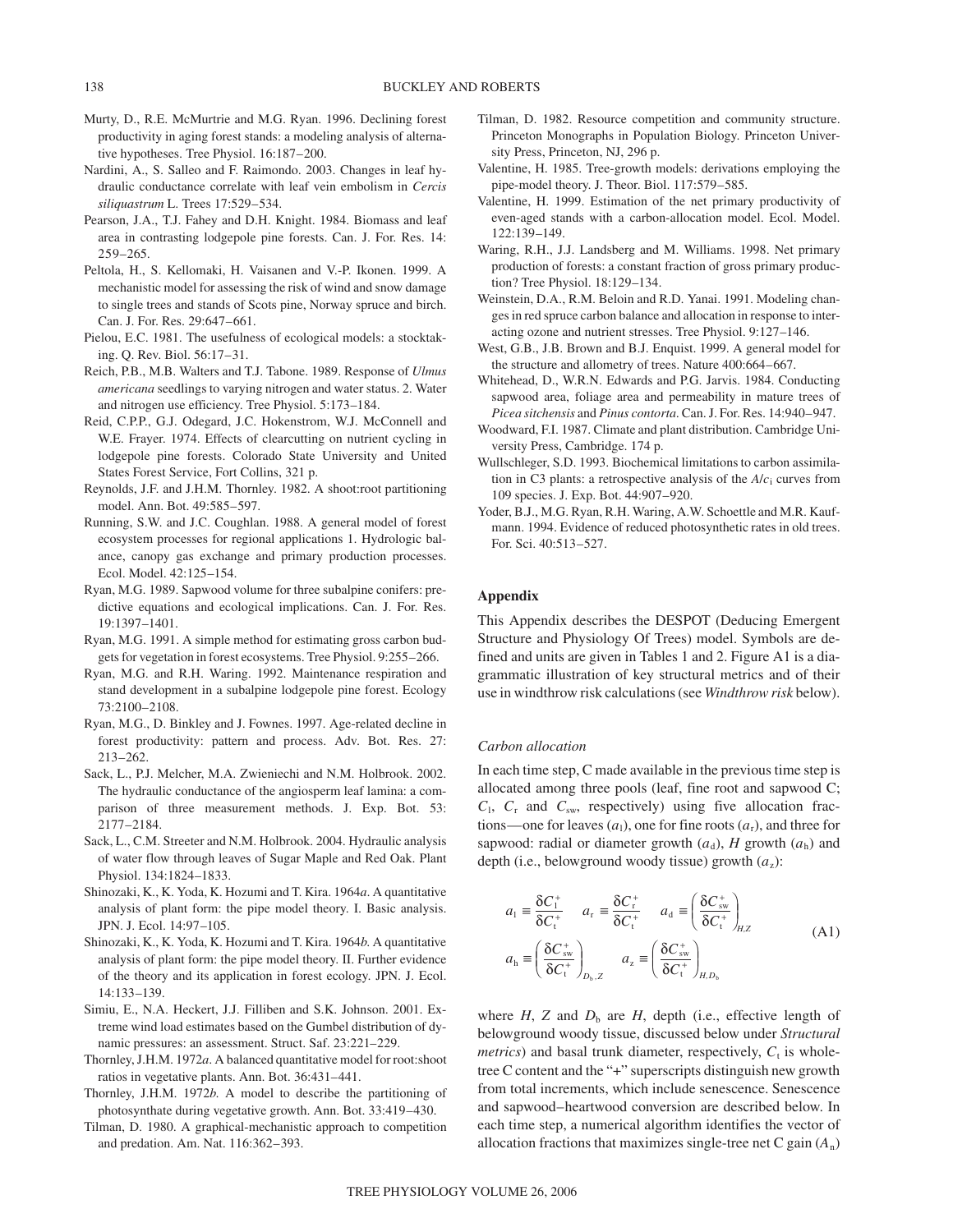in the next time step. The total growth increment,  $\delta C_t^+$ , is  $A_n \delta t$ , where  $\delta t$  is the time step (implicitly 1 year, in the sense that no seasonal effects are considered, but the numerical simulation operates on a much shorter time step of 0.02 years for the sake of stability).

#### *Carbon gain and respiration*

Single-tree annual net primary production  $(A_n)$  is defined as gross photosynthesis  $(A_t)$  minus maintenance respiration  $(R_m)$ , proportional to tissue N contents) and construction respiration (a fixed fraction  $(f_c)$  of  $A_t - R_m$ ):

$$
A_n = (1 - f_c)(A_t - R_m) =
$$
  
(1 - f\_c)(A\_t - v(n\_{sw}C\_{sw} + n\_rC\_r + N\_t)) (A2)

where *v* is annual respiration per unit tissue N,  $n_r$  and  $n_{sw}$  are fine root and sapwood N/C ratios and  $N_t$  is total canopy N content. Gross canopy photosynthesis is the product of leaf-level gross photosynthesis and total leaf area (*L*), upscaled by a time factor, *Y*:

$$
A_t = YL(A + R_1) \tag{A3}
$$

where  $A$  and  $R_1$  are leaf-level net  $CO_2$  assimilation and daytime respiration rates, respectively. There are three expressions for  $A$ . One describes the rate of  $CO<sub>2</sub>$  diffusion through stomata, and is denoted  $A_s$  (where  $s =$  supply-limited):

$$
A_{\rm s} = g_{\rm tc}(c_{\rm a} - c_{\rm i})\tag{A4}
$$

where  $g_{tc}$  is total conductance to  $CO_2$  and  $c_a$  and  $c_i$  are ambient and intercellular  $CO<sub>2</sub>$  mole fractions, respectively. When  $A$  is limited by  $CO<sub>2</sub>$  demand, it approaches the lesser of two values, *A*<sup>c</sup> and *A*r, representing RuBP carboxylation and regeneration-limited rates, respectively.  $A_c$  and  $A_r$  are given by Farquhar et al. (1980) as:

$$
A_{\rm c} = \frac{V_{\rm m} (c_{\rm i} - \Gamma_{\ast})}{c_{\rm i} + K'} - R_{\rm l} \quad A_{\rm r} = \frac{J(c_{\rm i} - \Gamma_{\ast})}{4(c_{\rm i} + 2\Gamma_{\ast})} - R_{\rm l} \tag{A5}
$$

where  $V_m$  is maximum velocity and  $K'$  is effective Michaelis constant for RuBP carboxylation,  $\Gamma^*$  is the photorespiratory compensation point,  $R_1$  is daytime leaf respiration rate and *J* is potential electron transport rate. Both Γ\* and *K*′ are treated as constants; *V*<sup>m</sup> and *J* are discussed below. Determination of *A* involves first solving  $A_s$  with each of  $A_c$  and  $A_r$  to constrain  $c_i$ and thereby remove it from the equations, and then by calculating the hyperbolic minimum of the two resulting values of *A* (denoted  $A_c \cap A_s$  and  $A_r \cap A_s$ ):

$$
A = \min\{A_c \cap A_s, A_r \cap A_s, \theta_A\} \tag{A6}
$$

where "minh $\{x,y,z\}$ " is shorthand for "the lesser solution *Q* of  $zQ^{2} - (x + y)Q + xy = 0$ ".

# *Resource dependence of photosynthetic parameters*

Leaf-level transpiration rate (*E*), nitrogen content (*N*) and incident photosynthetic irradiance (*I*) influence  $g_{tc}$ ,  $V_m$ , *J* and  $R_l$ , as follows. The value of *J* is calculated as  $min\{J_m, \phi J, \theta_J\}$ (Farquhar and Wong 1984); f and  $\theta_J$  are constants and  $J_m$  =  $\chi_j N$ , and  $V_m$  is assumed proportional to  $J_m$  as  $V_m = J_m/2.1$ (Wullschleger 1993), and  $R_1$  is assumed proportional to  $V_m$  as  $R_1 = 0.01 V_m$  (de Pury and Farquhar 1997). The value of  $g_{tc}$  is given by  $g_s/(1.6 + 1.37 r_{bw}g_s)$ , where  $g_s$  and  $r_{bw}$  are stomatal conductance and boundary layer resistance to water vapor, respectively, and  $g_s = E/(D - r_{bw}E)$ , where *D* is leaf-to-air water vapor mole fraction gradient. The leaf-level model for *A* is assumed scale-invariant (i.e., the canopy is a "big-leaf"), so it is driven by canopy averages for *N*, *I* and *E*:  $N = N_t/L$ ,  $I = I_t/L$  and  $E = E_t/L$ , where *L* is total leaf area,  $N_t$  is canopy photosynthetic N content,  $E_t$  is whole-tree transpiration rate, and  $I_t$  is canopy absorbed photosynthetic irradiance. The next section describes how  $E_t$ ,  $N_t$  and  $I_t$  are calculated.

#### *Photosynthetic resource capture and delivery*

Stomatal conductance is calculated from leaf transpiration rate:  $g_s = E/(D - r_{bw}E) = E_t/(LD - r_{bw}E_t)$ . In turn,  $E_t$  is calculated by assuming canopy transpiration occurs in steady-state with uptake by roots and axial flow through coarse roots and the trunk, according to Darcy's Law:

$$
E_{t} = \frac{\Delta P}{r_{s} + r_{x} + r_{1}} = \frac{\Psi_{s} - \Psi_{1} - \rho g h}{(k_{ue}C_{r})^{-1} + \frac{l\eta V_{w}}{k_{s}S} + \frac{r_{la}}{L}}
$$
(A7)

where  $\rho$  is water density and  $g$  is gravitational acceleration. Vertical distance to the center of the canopy, *h* (Figure A1c), is  $H(1-0.5 \cdot LCR) + Z/\sqrt{2}$ , (assuming coarse roots are at a 45° angle), axial flow path length,  $l$  (Figure A1b), is  $H(1 - 0.5 \cdot LCR)$  $+ Z + 0.5G<sup>0.5</sup>$ ) (the last term represents lateral flow parallel to the ground, where *G* is the ground area subtended by the canopy, or the square of canopy width). Sapwood permeability is  $k_s$ ,  $\eta$  is dynamic viscosity of water (1.0  $\times$  10<sup>-9</sup> MPa s at 20 °C) and  $V_w$  is molar volume of water ( $18 \times 10^{-6}$  m<sup>3</sup> mol<sup>-1</sup>). The laminar resistance and total surface area of a single leaf are assumed constant, so  $r_{\rm la}$  is also a constant. Soil water potential,  $(\Psi_s)$ , is treated as a constant. In the present paper, leaf water potential  $(\Psi_1)$  is also assumed constant, representing an isohydric state adapted to keep xylem tension above some threshold. The accompanying paper (Buckley and Roberts 2006) relaxes the isohydric assumption to study the effect of dynamic compensation mechanisms (increased sapwood permeability or reduced  $\Psi_1$  with *H*) and the costs of associated increases in embolism risk.

The total amount of N contained in leaves,  $(N_t)$ , is simulated dynamically as the balance between N sources (uptake by fine roots and inputs of recycled N from senescing tissues) and N sinks other than new leaves (losses due to leaf senescence and N requirements of new fine roots and sapwood). Following Dewar and McMurtrie (1996), we assume N uptake is a fraction of the total rate of inputs into the soil and that the fraction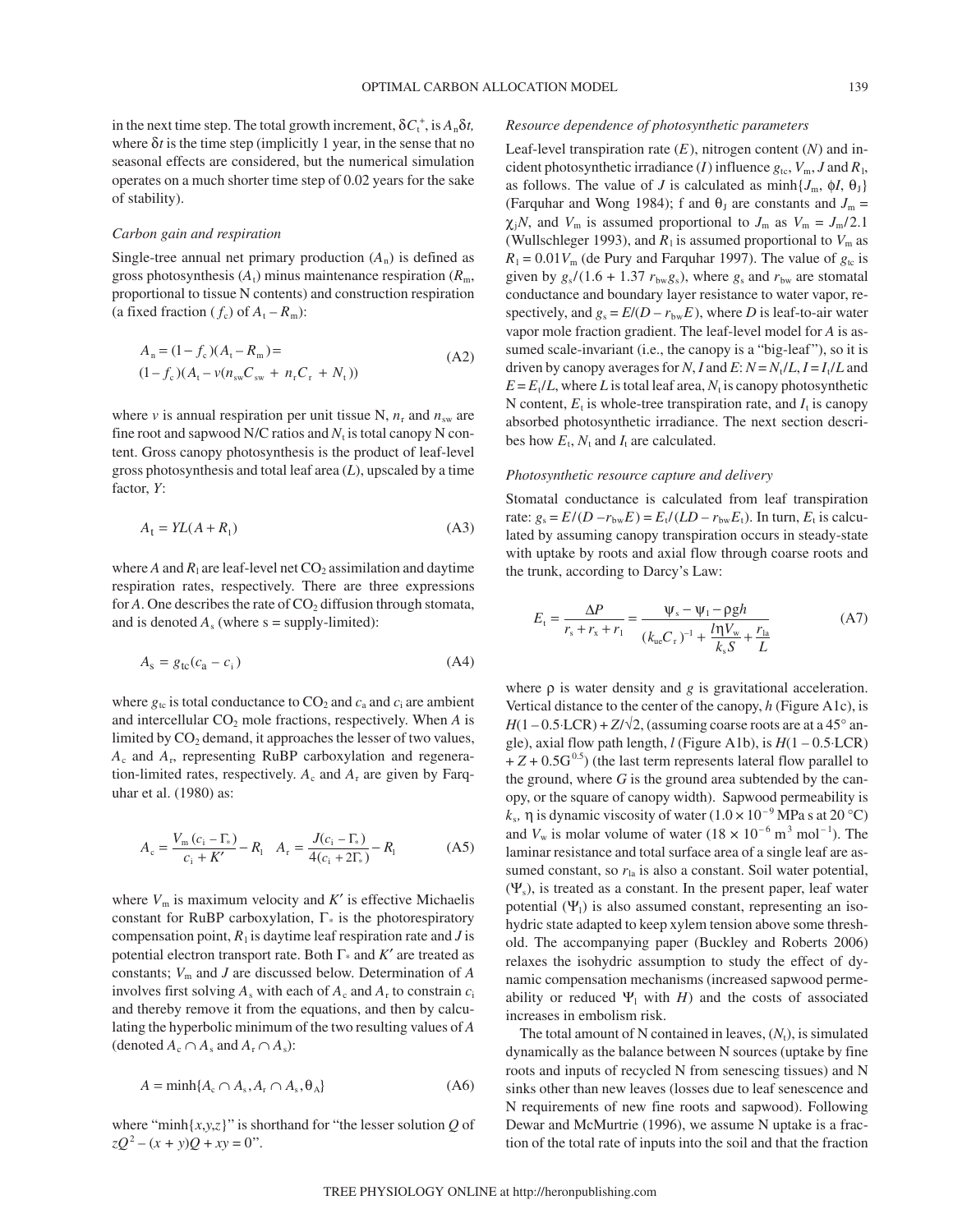# 140 BUCKLEY AND ROBERTS



Figure A1. Diagrammatic illustrations of (a) assumed tree geometry in DESPOT and of its relationship to the calculations of (b) axial hydraulic path length (Equation A7), (c) vertical displacement for gravitational hydraulic head (Equation A7), (d) wind-induced turning moment (Equations A22 and A23) and (e) moment for uprooting resistance (Equations A22 and A23). In (a), the 3-dimensional rectangular box represents the canopy and the shaded area below it represents the projected ground area of the canopy  $(G)$ . Height  $(H)$ , canopy width  $(W = G^{0.5})$ , canopy *H* (LCR⋅*H*, where LCR is live crown ratio) and rooting depth (*Z*) are also indicated in (a). Details about the calculations represented in b–e are given in the Appendix. Abbreviation:  $D_b$  = basal trunk diameter.

increases in saturating fashion with fine root C per unit ground area  $(C_r/G)$ . Then, if N inputs occur at a rate of  $U_0$  per unit ground area, the rate of N uptake is:

$$
U = (GU_{o}) \frac{\frac{C_{r}}{G}}{\frac{C_{r}}{G} + \kappa} = \frac{GU_{o} C_{r}}{C_{r} + G\kappa}
$$
 (A8)

where κ is fine root C per ground area at which uptake equals half the input rate. The finite increment in  $N_t$  in one time step is then given by:  $\Box$ 

$$
\delta N_{\rm t} = ((U + \gamma_1 n_1 \delta C_1^{\top} + \gamma_{\rm sw} n_{\rm sw} \delta C_{\rm sw}^{\top}) -
$$
  
(A9)  

$$
(n_1 \delta C_1^{\top} + n_{\rm s} \delta C_{\rm tr}^{\top} + n_{\rm sw} \delta C_{\rm sw}^{\top}) \delta
$$

where  $\lambda_1$  and  $\lambda_{sw}$  are leaf and sapwood N recycling fractions; δ*C*<sup>l</sup> – and δ*C*sw– are senescence losses of leaf and sapwood C in the current time step; and  $n_1$  (leaf N/C ratio) is shorthand for  $N_t/C_1$ .

Light capture  $(I_t)$  is estimated by analogy to the Beer-Lambert Law. For a laterally uniform canopy with spherical leaf angle distribution and uniform spatial distribution of leaf area,  $I_t$  may be approximated as  $I_t = GI_s \cos\beta (1 - e^{-k/L \text{Also} \cos\beta})$ , where  $I<sub>s</sub>$  is the incoming irradiance on a surface normal to the solar beam and  $\beta$  is the solar elevation below the zenith (Figure A2). This does not, however, predict the increase in light capture resulting from vertical growth that puts some of a tree's canopy above its neighbors. In that case, the change in  $I_t$  can be estimated by integrating along each of a series of parallel solar paths, some of which are attenuated by adjacent trees before reaching the "target" tree (Figure A2). Light capture is then equal to  $\alpha_c G I_s$ , where canopy absorptance,  $\alpha_c$ , is:

$$
\alpha_c = G^{-0.5} \cos \beta \int_0^{\sqrt{G}} e^{-k p_n(x)} (1 - e^{-k p_n(x)}) dx \tag{A10}
$$



Figure A2. Estimated versus measured aboveground woody carbon, based on measurements of biomass, height (*H*) and basal diameter (or DBH corrected to basal diameter) made by Reid et al. (1974) (open symbols) and Litton (2002) (closed symbols) for lodgepole pine trees in stands of varying nutrient status and stand densities. The parameter ξ was chosen to produce the best fit. The 1:1 line is shown for comparison. Abbreviations:  $\rho_{cw}$  = wood carbon density; and  $D_b$  = basal trunk diameter.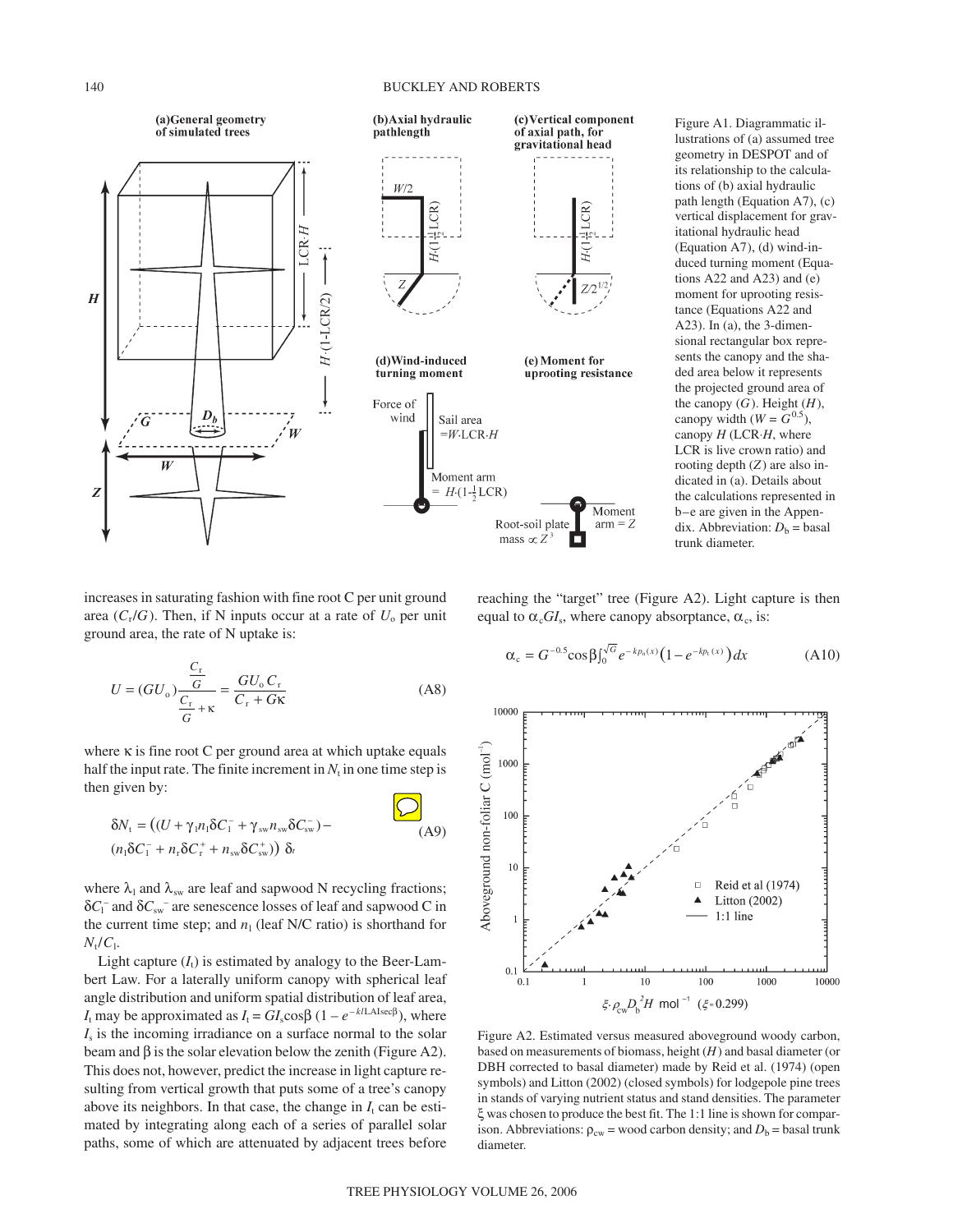where  $k = k_L L A I/h$  is an effective extinction coefficient relative to path length, *h* is canopy depth (LCR⋅*H*) and  $p_t(x)$  and  $p_n(x)$  are the path lengths through the target tree and neighboring trees, respectively, expressed as functions of the horizontal position of each path's intersection with the top of the canopy (Figure A2). It can be shown that this integral evaluates to two different expressions, depending on β. For low β (sun high in the sky) or short or broad trees ( $β < \arctan(\sqrt{G/h})$ , Figure A2):

$$
\begin{aligned} \alpha_{\rm c} &= \alpha^{\circ} \cos \beta + G^{-0.5} \alpha^{+} \\ \left(\alpha^{\circ} k^{-1} \cos \beta \sin \beta - (h - \delta H) \sin \beta e^{-k(h - \delta H) \sec \beta}\right) \end{aligned} \tag{A11}
$$

where  $\alpha^{\circ} = 1 - \exp(-kh \sec \beta)$  and  $\alpha^{\dagger} = 1 - \exp(-k \delta H \sec \beta)$ . For high β or taller, narrower trees ( $\beta \geq \arctan(\sqrt{G/h})$ , Figure A2),  $\alpha_c$  is:

$$
\alpha_c = \cos\beta \left(1 - e^{-k(h-\delta H)\sec\beta}\right) + G^{-0.5} \alpha^+ k^{-1}
$$
\n
$$
\cos\beta \sin\beta \left(1 - e^{-2r_c k \sec\beta}\right)
$$
\n(A12)

(When  $\delta H = 0$ , both expressions for  $\alpha_c$  collapse to  $\cos\beta$  $(1 - e^{-k_L L A I \sec \beta})$ ). This formulation is incorrect before canopy closure, because it does not account for open space between adjacent trees. However, although the error overestimates the benefit of *H* growth before closure, the model predicts negligible *H* growth before canopy closure, so the effect of the error is also negligible.

# *Structural metrics*

We assume total stem volume is proportional to the product of basal area and the sum of *H*, *Z* and  $W = G^{1/2}$  (crown width), thus:

stem volume = 
$$
\xi D_b^2 (H + Z + W) = \rho_{cw}^{-1} C_w
$$
 (A13)

where  $D_b$  is basal trunk diameter,  $C_w = C_{sw} + C_{hw}$ ,  $\rho_{cw}$  is wood C density and ξ is an empirical parameter relating linear dimensions to wood volume. Although tapering and branching are not explicitly described, ξ implicitly captures the aspects of tapering and branching relevant to DESPOT. The value of ξ used in these simulations (0.299) corresponds to an aboveground woody branching network with about 50% more volume than a single stem of length  $H$  and standard  $-3/2$ -law taper; this value was found to describe aboveground woody allometry for lodgepole pine across a broad range of tree sizes (Figure A3; see *Parameter estimation* for more details).

Positive increments in stem C occur only by sapwood production, so  $\delta C_w^+ = \delta C_{sw}^+$  when calculating allocation. To calculate increments in  $D_b$ , *S*, *H* and *Z* given a total available C increment ( $\delta C_t$ ), the first step is to deduct from  $\delta C_t$  the cost in stem C of lateral canopy extension to cover ground area freed up by stand thinning. This is done by calculating the change in ground area and thus in  $W(\delta W)$  caused by thinning, from  $\delta C_t$ and the self-thinning equation (Equation A21) and then calculating the increment in  $C_{sw}$  needed to produce lateral stem ex-



Figure A3. Diagram illustrating the way in which DESPOT calculates the additional light capture that would result from a small vertical growth increment (δ*H*) for a single tree with a box-shaped canopy in a homogeneous stand. Light capture is calculated by integrating along a continuous series of parallel solar paths, each of which may be attenuated before reaching the "target tree," as a result of passing through a neighboring tree's canopy. The light-absorbing path lengths through the neighboring and target trees are  $p_n(x)$  and  $p_t(x)$ , respectively, where *x* identifies the path by the horizontal position of its intersection with the top of the canopy. Two separate cases must be considered (a and b), depending on whether solar elevation is below the zenith  $(\beta)$  in relation to canopy width to height  $(H)$  ratio. Vertical growth increases total light capture by reducing the amount of target canopy receiving any given degree of shade. Abbreviation: W = crown width.

tension of δ*W*, from the product of δ*W* and the sensitivity of *C*<sup>w</sup> to *W*:

$$
\delta C'_t \approx \delta C_t - \delta W \left( \frac{\partial C_w}{\partial W} \right) = \delta C_t - \delta W \cdot \xi \rho_{cw} D_b^2 \tag{A14}
$$

The total C increment available for allocation,  $\delta C_t'$ , is then partitioned in similar fashion to calculate increments in  $D<sub>b</sub>$ , *H* and *Z*:

$$
\delta H = a_{\rm h} \delta C_{\rm t}' \left( \frac{\partial H}{\partial C_{\rm w}} \right) = \frac{a_{\rm h} \delta C_{\rm t}'}{\xi \rho_{\rm cw} D_{\rm b}^2} \tag{A15}
$$

$$
\delta Z = a_z \delta C_t' \left( \frac{\partial Z}{\partial C_w} \right) = \frac{a_z \delta C_t'}{\xi \rho_{cw} D_b^2}
$$
 (A16)

$$
\delta D_{\rm b} = a_{\rm d} \delta C_{\rm t}' \left( \frac{\partial D_{\rm b}}{\partial C_{\rm w}} \right) = \left( \frac{a_{\rm d} \delta C_{\rm t}'}{2 \xi \rho_{\rm cw} D_{\rm b}(H + Z + W)} \right) (\text{A17})
$$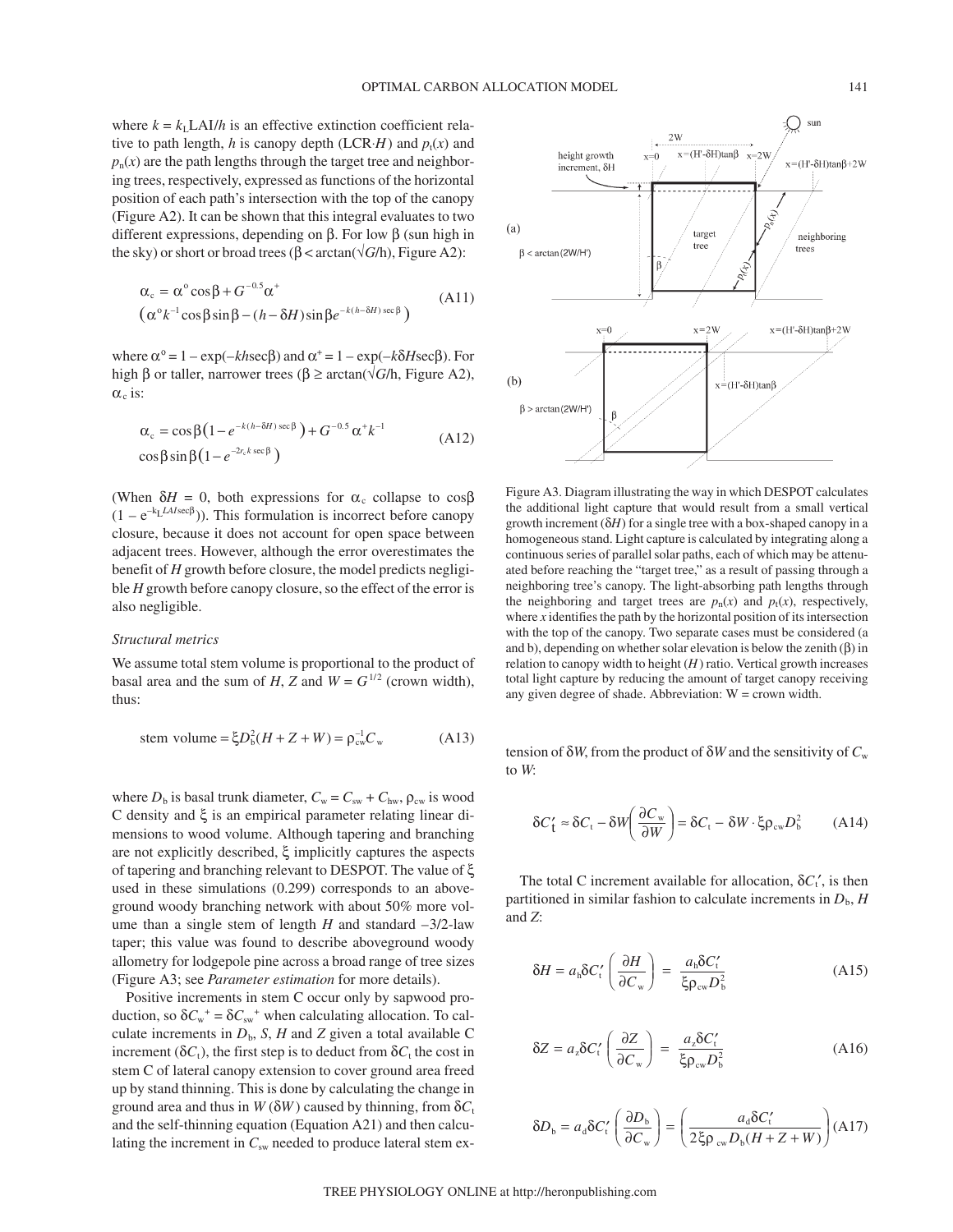# *Senescence and heartwood conversion*

The processes that determine senescence rates and sapwood to heartwood conversion are not well understood, so we simulate senescence empirically. Each time step's new increment in leaf, fine root and sapwood C is tracked over time and a portion of that increment is deducted in each subsequent time step, based on the increment's age. We found sapwood lifespan distributions in lodgepole pine trees from northwestern Wyoming obeyed a Weibull lifespan distribution with median lifespan 14 years (see *Parameter estimation*); the failure rate (the probability of a randomly chosen increment failing, i.e., senescing) for this type of distribution is  $\varepsilon$ (age/lifespan)<sup> $\varepsilon$ -1</sup>, where ε is a dimensionless parameter. We assumed that leaf and fine root increments had senescence dynamics qualitatively similar to those of sapwood, but with different median lifespans ( $\tau_1$  and  $\tau_r$ , respectively).

Thus, in each time step  $t \to t + \delta t$ , the increment  $\delta C_{x}^{+}$  produced at each earlier time *T* (where the subscript x represents sw, l or r, for sapwood, leaves and fine roots, respectively) is decremented such that what remains of the original increment in the next time step,  $\delta C_x^+(T; t + \delta t)$ , is given by Equation A18:

$$
\delta C_x^+(T; t + \delta t) = \delta C_x^+(Tt) - \delta t \, \varepsilon_x \bigg(\frac{t - T}{\tau_x}\bigg)^{\varepsilon_x - 1} \tag{A18}
$$

where the  $\tau_x$  are tissue-specific median lifespans ( $\tau_s$ ,  $\tau_1$  or  $\tau_r$ ). The new value of  $C_x$  is then calculated by summing the surviving remainders of all previous increments and adding the current time step's new increments (Equation A19):

$$
C_x(t + \delta t) = \sum_{T=0}^{t} \delta C_x^+(T; t + \delta t) + a_x(t + \delta t) \delta C_t' \qquad (A19)
$$

For sapwood,  $a_x = a_h + a_d + a_z$ , and the C increment due to lateral crown expansion, calculated from Equation A14, is added to the value of  $C_{sw}$  calculated by Equation A19. Heartwood  $C$  ( $C_{\text{hw}}$ ) is incremented in each time step by the amount of sapwood C lost in that time step, which is given by  $C_{sw}(t)$ minus the term in square brackets on the right-hand side of Equation A19. Sapwood area  $(S)$  was calculated from  $C_{sw}$  assuming the sapwood/heartwood area fraction was uniform throughout the tree, so that sapwood volume is  $S(H + Z + W)$ and:

$$
S = \frac{C_{\text{sw}}}{\left(\xi \rho_{\text{cw}} (H + Z + W)\right)}\tag{A20}
$$

# *Stand and environment*

Although DESPOT is an individual-tree model, some information about stand properties is required to complete the simulation; for simplicity, we assume the stand consists of identical, evenly spaced trees, and that density-dependent mortality causes stand density  $(\rho_s)$  to vary with the –2/3 power of single tree biomass (proportional to total):

$$
\rho_s = \rho_{sc} C_t^{-\frac{2}{3}} \tag{A21}
$$

where  $\rho_{\rm sc}$  is a constant. Single tree projected ground area  $(G)$ is the lesser of  $1/\rho_s$  and projected leaf area,  $L_p = L/3.34$  (3.34) converts all-sides to projected area for lodgepole pine (Ryan 1992); a different value should be used for other species.) To calculate single tree light capture, leaf area index (LAI) is  $L_p/G$ , which is never less than unity. Note that the value of LAI presented in the figures and in Table 3 is an all-sides, standlevel value  $(\rho_s L)$ .

#### *Penalizing windthrow risk*

The model outlined above produces a continuous relationship between allocation parameters and C gain, so it appears economically self-contained. However, it does not impose a cost on windthrow risk, because windthrow does not affect C balance until it causes mortality. We costed tree geometry with respect to windthrow risk by modulating allocation to maximize expected net C gain, based on the probability that a certain tree geometry will fail in severe winds.

The tree will break or uproot if the wind drag  $(T_w)$ , the turning moment imposed on the stem by wind) exceeds either the bending moment causing stem breakage  $(T<sub>b</sub>)$  or the turning moment causing uprooting  $(T_u)$ . These moments may be approximated as follows. Wind at speed *v* applies a force proportional to  $v^2$  on the canopy, whose "sail area" in calm air is *W*(LCR*H*) ( $W = G^{0.5}$  is crown width); supposing the vertical center of this sail is anchored to the stem, the lever arm is *H*(1 – 0.5LCR). However, canopy streamlining reduces the effective sail area as wind speed rises, such that drag increases roughly linearly with *v*, rather than  $v^2$  (Mayhead 1973). Hence, we may write  $T_w \propto vWH^2 LCR(1 - 0.5LCR)$  (Figure A1d). The critical bending moment causing stem breakage,  $T<sub>b</sub>$ , is proportional to the cube of basal diameter,  $D_b^3$  (e.g., Jones 1992, Peltola et al. 1999, Gardiner et al. 2000). The HWIND model (Peltola et al. 1999) assumes resistive moment for uprooting is proportional to the mass of the root:soil plate, with lever arm equal to depth of the root:soil plate. We assume the root system occupies a hemispherical volume of radius *Z* (rooting depth), and that its density is constant so its mass scales isometrically with its volume ( $Z^3$ ). Hence  $T_u \propto Z(Z^3)$  (Figure A1e). Equating  $T_w$  with  $T_b$ and  $T_{\rm u}$  yields

$$
V_{\mathrm{b}} = \frac{w_{\mathrm{b}} D_{\mathrm{b}}^3}{x W H^2} \tag{A22}
$$

$$
V_{\mathrm{u}} = \frac{w_{\mathrm{u}} Z^4}{x W H^2} \tag{A23}
$$

where  $V<sub>b</sub>$  and  $V<sub>u</sub>$  are dimensionless variables proportional to the critical windspeeds for stem breakage and uprooting, respectively,  $w_u$  and  $w_b$  are empirical parameters and  $x = LCR$  $(1 - 0.5$  LCR). This approach is a simplification of some aspects of the more rigorous and flexible HWIND model (Peltola et al. 1999), which requires numerical solution and many parameters. Wind speed frequencies are well described by a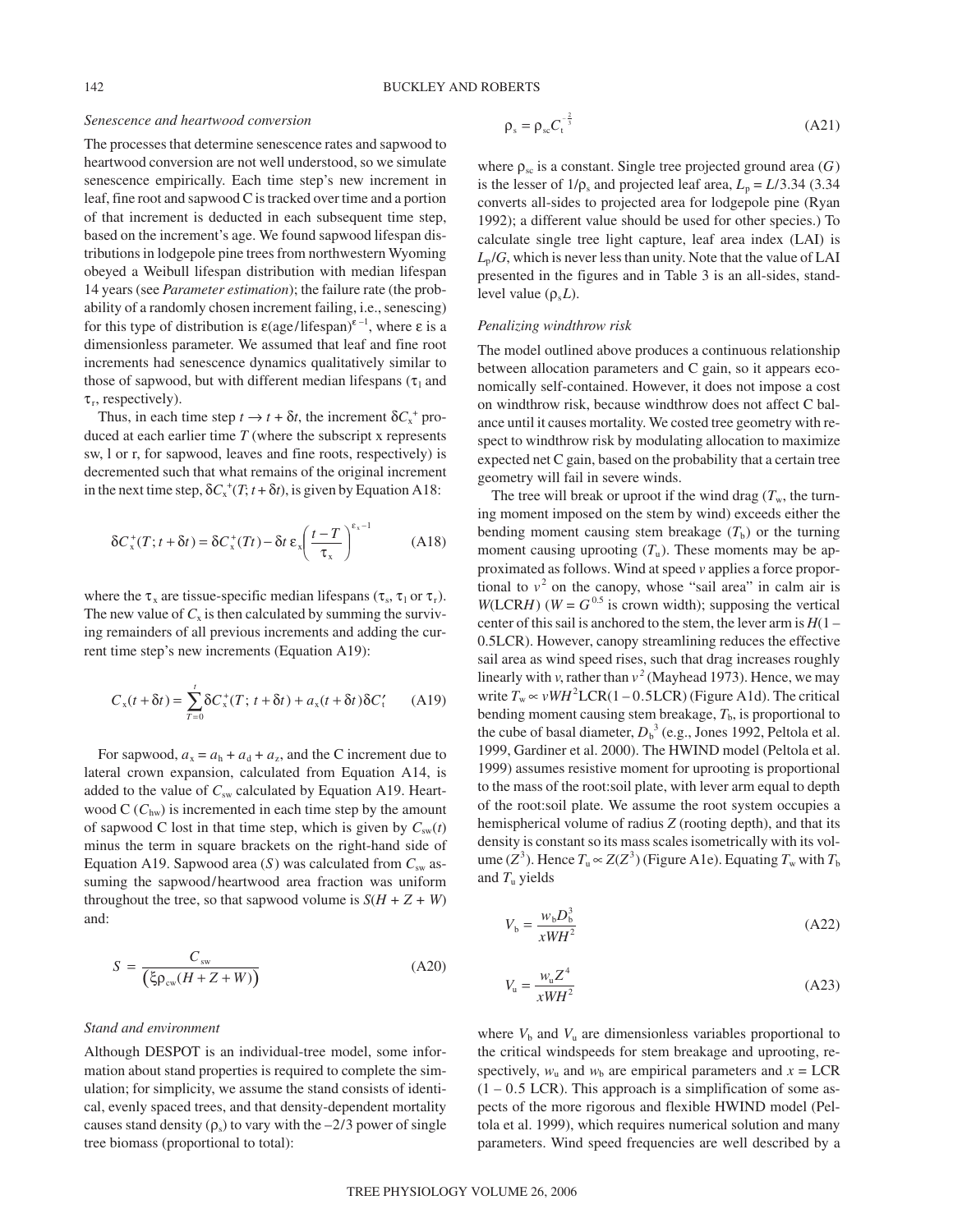reverse Weibull distribution (Simiu et al. 2001, Dougherty et al. 2003), so the probability  $p_x$  that an observation  $V_x$  exceeds some value *V\** (where *x* is shorthand for either *b* or *u*, representing breakage and uprooting, respectively) is

$$
p_x = p(V_x > V^*) = (1 + \omega V_x)^{\frac{1}{\omega}}
$$
  
{ $\omega$  < 0 and 0 < V\_x < -\omega^{-1}} (A24)

To apply these windthrow risk calculations to our simulations, *A*<sup>n</sup> first was calculated without consideration of mechanical stability for each C allocation vector in each time step. Then, Equations A22–A24 were used to calculate the annual probabilities of breakage and uprooting, given the values of *D*, *H*, *Z* and *G* that would result in the next time step from each candidate allocation vector. Finally,  $A_n$  was multiplied by the complement of the larger of these two probabilities. The net effect of this procedure is to penalize mechanically risky tree geometries, to make them appear less profitable to the optimization algorithm. Estimation of the parameters  $w_b$ ,  $w_u$  and  $\omega$  is described under *Parameter estimation*.

#### *Numerical optimization procedures*

In each time step, C allocation vectors (sets of C allocation fractions,  $a_1$ ,  $a_r$ ,  $a_d$ ,  $a_h$  and  $a_z$ , that sum to unity) that maximized  $A_n$  in the subsequent time step were identified using a genetic algorithm having the following procedure: (1) *n*⋅*m* vectors were generated randomly. (2) *An* was calculated for each vector. (3) The *m* highest-scoring vectors were identified. (4) Then *n* new vectors were generated from each of the *m* winners by mutating the winners' original components (say  $a_i$ ), by choosing new components randomly in the range  $a_i(1 \pm B)$  and renormalizing the resulting vectors. (5) Steps 2–4 were repeated until the square of the relative difference in *A*<sup>n</sup> between the best and the *m*th best vectors was less than some threshold, δ. To ensure continued improvement between cycles, *B* was reduced exponentially in successive cycles. In the simulations presented here and in the accompanying paper (Buckley and Roberts 2006), the numerical values of *n*, *m*, δ and *B* were 500, 4,  $10^{-15}$  and 0.5, respectively.

A Nelder-Mead simplex technique worked on simpler versions of this model; we tried a simplex and numerous other hill-climbing and conjugate gradient techniques on DESPOT, but none proved sufficiently robust, even when the search routine was performed in an edgeless space transformed from the hyperplane segment comprising allowable allocation vectors. For any technique to work, we found it necessary to remove all thresholds or slope discontinuities in the model's mathematical structure by hyperbolic minimization or maximization.

### *Parameter estimation*

Most values in the standard parameter set given in Table 2 were estimated for the 40-year-old lodgepole pine stand studied initially by Ryan and Waring (1992) (RW) and later by Yoder et al. (1994) and Murty et al. (1996) (MMR). Parameters that could not be estimated on that basis were taken from the literature or derived from our own measurements of pure lodgepole pine stands in the Shoshone National Forest of Wyoming, USA, in 2000 and 2001.

Parameters taken directly from MMR or RW include leaf and sapwood N recycling efficiencies ( $\gamma_1$  and  $\gamma_{sw} = 0.5$  and 0.6); median leaf and fine root lifespans ( $\tau_1$  and  $\tau_r$  = 8.3 and 1 years); N content of new sapwood ( $n<sub>sw</sub> = 1.2$  mmol N (mol C)<sup>-1</sup>); canopy light extinction coefficient ( $k<sub>L</sub> = 0.5$  m<sup>2</sup>m<sup>-2</sup>); leaf area per unit leaf C (SLA =  $0.091$  m<sup>2</sup> (mol C)<sup>-1</sup>); construction respiration fraction ( $f_c = 0.22$ , based on 28% of NPP; RW); self-thinning parameter ( $\rho_{sc}$  = 49 stems m<sup>-2</sup> (mol  $\mathbb{C}$ <sup> $\frac{2}{3}$ </sup>; estimated by fitting the self-thinning curve to biomass and stand density data from RW). The following parameters were taken directly from other sources: fine root N:C ratio,  $n_r =$ 17mmol N (mol C)<sup> $-1$ </sup> (Dewar and McMurtrie 1996); N cost of electron transport capacity,  $\chi_i = 1.9 \text{ }\mu\text{mol } e^-(\text{mmol N})^{-1} \text{ s}^{-1}$ (de Pury and Farquhar 1997); annual maintenance respiration per unit tissue N,  $v = 0.041$  mol C mmol<sup>-1</sup> N year<sup>-1</sup> (Ryan 1991); wood C density,  $\rho_{cw} = 1.4 \times 10^4$  mol C m<sup>-3</sup>, assuming wood is 40% C by mass (Ryan 1989); sapwood permeability,  $k_s = 2.05 \cdot 10^{-12}$  m<sup>2</sup> (Whitehead et al. 1984, for lodgepole pine); and soil and leaf water potential,  $\Psi_s$  and  $\Psi_l = -0.5$  and  $-1.5$ MPa (estimated from predawn and midday values given by Yoder et al. 1994 for the 400-year-old RW stand). Laminar resistance  $(r_{1a} = 60 \text{ MPa s (mol H<sub>2</sub>O)<sup>-1</sup>)$  was estimated arbitrarily from the low end of the range of values (59–258) found in the literature for broadleaved species (Sack et al. 2002, Nardini et al. 2003, Sack et al. 2004).

The relationship between linear trunk dimensions  $(D_b, H$ and *Z*) and total woody tissue volume  $(\xi = 0.299 \text{ m}^3 \text{m}^{-3})$ ; Equation A13) was estimated from allometric data for lodgepole pine (Reid et al. 1974, Litton 2002), from stands with densities ranging from  $475-75,500$  stems ha<sup>-1</sup> (plus one plot with nearly 600,000 stems ha<sup>-1</sup>), with trees of  $D<sub>b</sub>$  and *H* ranging from 1–32 cm and 0.6–17.5 m, respectively. Figure A3 shows  $\rho_{\text{cw}} \xi D_{\text{b}}^2 H$  versus  $C_{\text{w}}$  for all of these data, using our values of  $\xi$  and  $\rho_{\rm cw}$ , and assuming woody biomass was 40% C. This value of ξ corresponds to a branching system where the total volume of aboveground stems and branches is 38% of the volume of a cylinder with basal diameter  $D<sub>b</sub>$  and length  $H$ , or a self-similar, space-filling branching network of length *H* (both of which have volume =  $\pi D_b^2 H/4$ : 0.299 $D_b^2 H \approx 0.38$  $(\pi D_b^2 H/4)$ . This is roughly 50% more volume than a stem with standard 3/2-law taper (where volume  $= \pi D_b^2 H/16$ ).

Soil-to-xylem hydraulic conductance per unit fine root C  $(k<sub>ue</sub> = 6.6 \times 10^{-4}$  mol H<sub>2</sub>O MPa<sup>-1</sup> s<sup>-1</sup> mol<sup>-1</sup>C), was estimated by assuming, arbitrarily, that half the total hydraulic resistance in the 40-year-old RW lodgepole stand occurred in the soil and fine roots; values for axial and total laminar resistance were calculated from *H*, leaf area and sapwood area in that stand, given our estimates for  $r_{1a}$  and  $k_s$  and assuming belowground axial path was 0.32*H* (from the average ratio of above- to belowground woody biomass in Scots pine and Norway spruce given by Gardiner et al. (2000); those data were also used to estimate windthrow risk parameters below). Nitrogen input ( $U_0$  = 660 mmol N m<sup>-2</sup> year<sup>-1</sup>) and fine root per ground